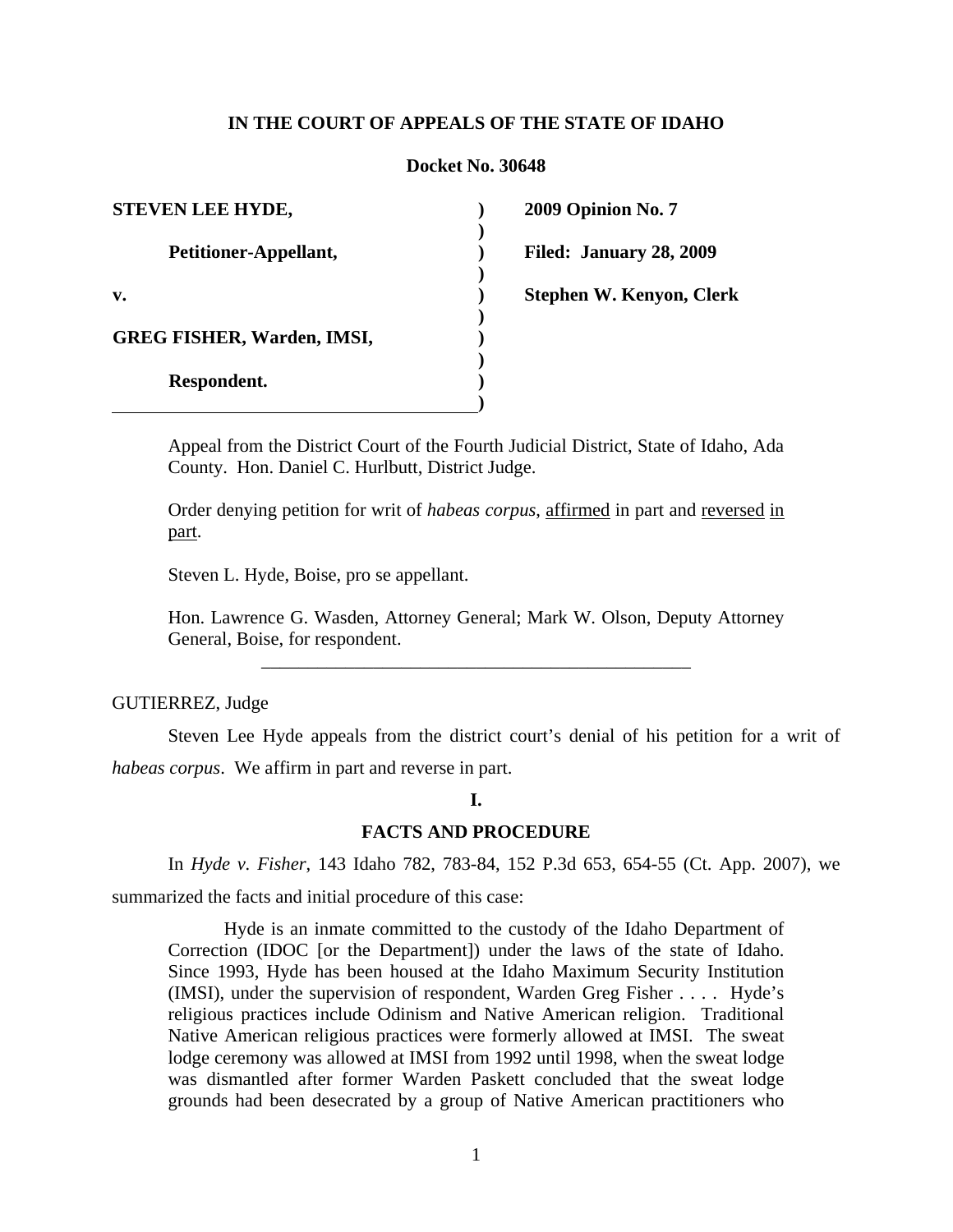were found roasting wieners over the sweat lodge fire. Smudging ceremonies were permitted from the opening of IMSI in 1989 until 2002 when the IDOC interpreted its "No-Tobacco" policy as prohibiting burning of any kind. IMSI prison officials also prohibit Hyde from using a ceremonial pipe to smoke a tobacco-free form of kinnikinnik, from wearing a choker, from possessing a feather and certain herbs and grasses having spiritual significance to him, and from operating a club designed to facilitate the practice of the Native American religion at IMSI.

On October 30, 2001, Hyde filed a petition for writ of *habeas corpus* in which he avers that the [IDOC] has violated his rights to practice his religion under the First and Fourteenth amendments to the United States Constitution; Article 1, §§ 3 and 4 and Article 4, § 2 of the Idaho State Constitution; the Religious Exercises in Land Use and by Institutionalized Persons Act (RLUIPA), 42 U.S.C. § 2000cc, *et seq.*; and the Free Exercise of Religion Protected Act (FERPA), Idaho Code § 73-401, *et. seq.* Specifically, Hyde alleges constitutional and statutory violations of his right to exercise the Native American religion by way of the sweat lodge, ceremonial pipe, smudging, and possession of kinnikinnik, sage, feathers, a choker, and a bandana, among others. Hyde proposed numerous methods of accommodating his religious rights.

The [Department] moved the district court to dismiss Hyde's petition for writ of *habeas corpus.* [It] argued that Hyde had not stated a claim upon which relief could be granted, that he had not satisfied the security bond requirement of I.C. § 6-610, that *habeas corpus* is not a vehicle for enforcement of the FERPA and the RLUIPA, and that the Establishment clauses of the United States and Idaho constitutions prohibit the [IDOC] from providing the requested relief. The district court granted in part the [IDOC's] motion to dismiss on the basis that Hyde had failed to post a security bond when filing his claims for relief under the RLUIPA and the FERPA.

As to Hyde's constitutional claims, the court held a bench trial on the merits. At the close of Hyde's case-in-chief, the [Department] moved for dismissal. The district court noted that it had heard sufficient evidence regarding the government's compelling security interest and determined the [IDOC] established without question that security and safety at IMSI represented a compelling interest. The court denied the [Department's] motion to dismiss, however, and allowed additional testimony to determine whether [it] had considered less restrictive alternatives than a complete ban on Hyde's religious practices.

After hearing all the evidence, the district court issued written findings of fact and conclusions of law. The district court denied Hyde's constitutional free exercise claim, ruling that the IMSI regulations prohibiting the items necessary for Hyde to exercise his Native American religion have a valid, rational connection to a legitimate penological security interest. The district court denied Hyde's petition as to his equal protection claim on the basis that, given the valid penological interest in security and the good order of the prison population, it would constitute an unreasonable and burdensome cost for the [Department] to fully accommodate Hyde's religious practices. The court also held that lack of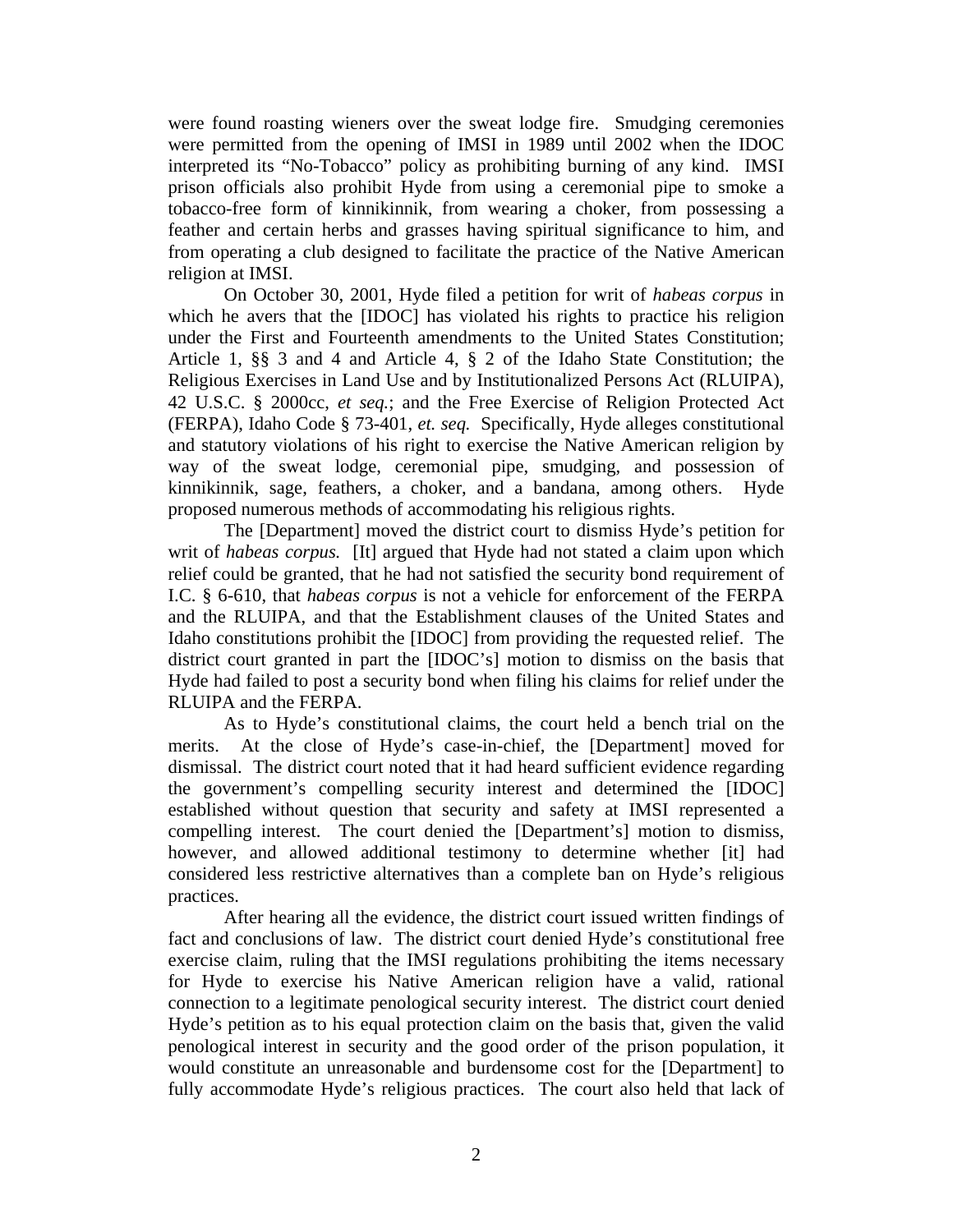parity in resources allocated among religions, alone, is not grounds for an equal protection claim. . . .

 Subsequently, this Court addressed Hyde's appeal, holding that the district court erred in granting the IDOC's motion to dismiss Hyde's RLUIPA and FERPA claims. *Id*. at 784, 152 P.3d at 655. Specifically, we held that the security bond requirement of I.C. § 6-610 does not apply to indigent prisoners and that Hyde's statutory claims may be addressed in this *habeas corpus* action. *Id*. at 787-88, 152 P.3d at 658-59. Not reaching Hyde's constitutional claims, we temporarily remanded the case back to the district court for issuance of findings and conclusions regarding the RLUIPA and FERPA claims.

 On remand, the district court addressed the merits of Hyde's statutory claims and again denied them, concluding that:

 The Respondent, Greg Fisher, Warden, IMSI, has met the two-pronged test of both the Federal and State statutes under the facts of this case. The imposition of the burden on Hyde to practice his Native American Religion by the closing of the sweat lodge in the prison and the impact of regulating inmate's possession of personal property were done in furtherance of the compelling governmental interest of insuring safety and security in Idaho's maximum security prison. These actions by prison officials, in conjunction with the provision of places for religious worship, the acquisition and possession of religious materials under the guidance of an independent, outside Native American religious advisor, represent the least restrictive means of furthering the compelling governmental interest in providing safety and security in Idaho's maximum security prison.

 Hyde appeals the district court's denial of his constitutional and statutory claims of relief and also raises several issues arising after our remand to the lower court. We begin by addressing the issues arising after remand.

# **II.**

### **ANALYSIS**

### **A. Issues Arising After Remand**

### **1. Motion to disqualify and motion to stay proceedings**

 Hyde argues the district court erred by failing to rule on his motion to disqualify the judge for cause as well as his motion to stay the proceedings prior to denying his claims on remand. It is the responsibility of the appellant to provide a sufficient record to substantiate his or her claims on appeal. *State v. Murinko*, 108 Idaho 872, 873, 702 P.2d 910, 911 (Ct. App.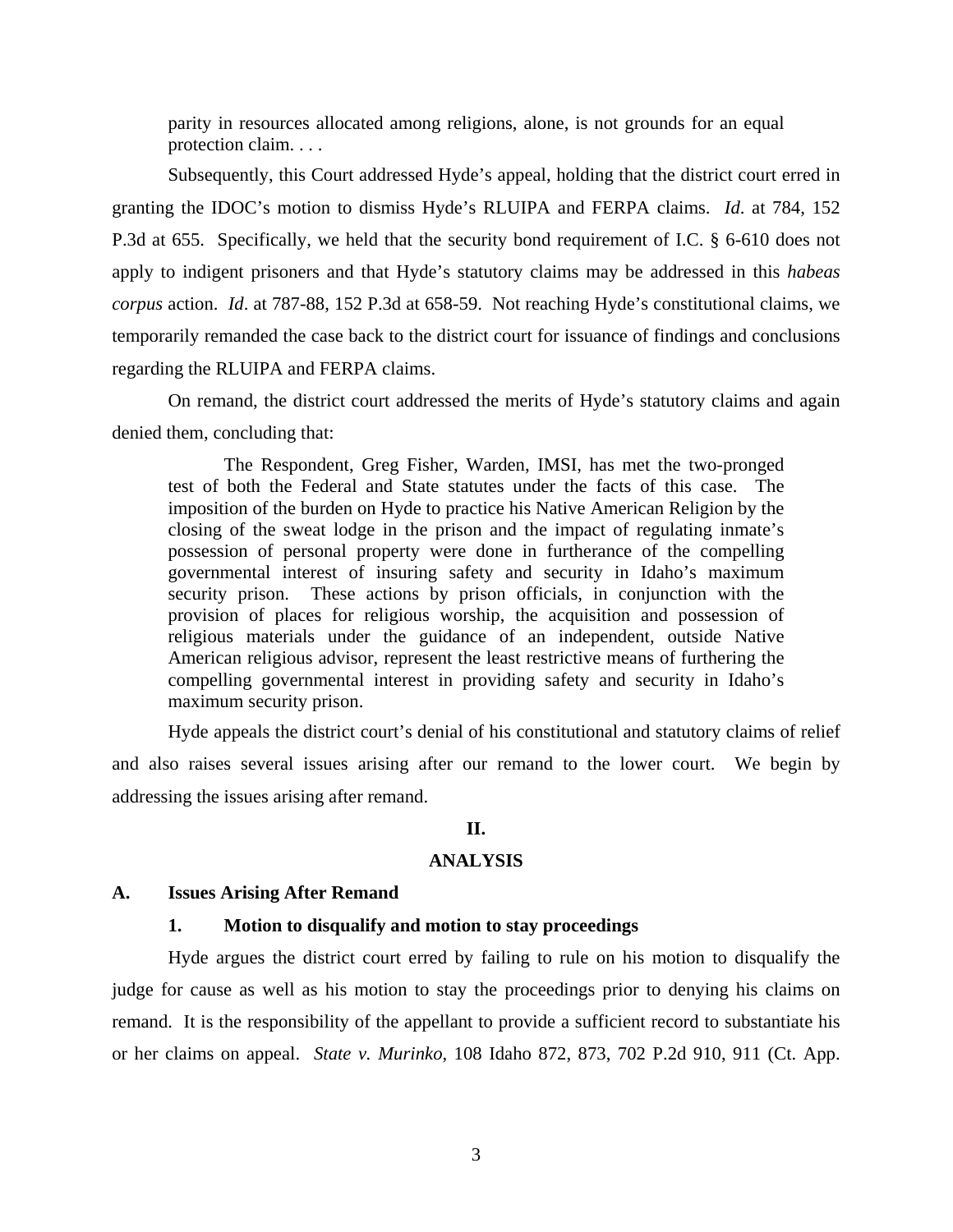1985). In the absence of an adequate record on appeal to support the appellant's claims, we will not presume error. *State v. Beason*, 119 Idaho 103, 105, 803 P.2d 1009, 1011 (Ct. App. 1991).

Here, while Hyde attached to his brief copies of both motions and the Department's objection to his motion to disqualify, these documents were not made part of the clerk's record on appeal. Simply attaching documents to one's brief does not include them in the record. *See Ohlman v. Talbot Family Trust*, 120 Idaho 825, 820 P.2d 695 (1991) (holding that jury instructions attached to an appeal brief were not part of the record). We will not presume error where we have no record to assess the merits of the motions, nor the court's treatment of them.

### **2. Allegation of judicial bias**

 Hyde also argues that the district court abused its discretion by failing to "disclose its religious affinity with the defendant." Specifically, he references letters showing that Warden Fisher and the trial court judge in this case attend the same church. Again, the letters to which Hyde refers were not made a part of the clerk's record on appeal--Hyde merely provided them to this Court attached to a document entitled "Memorandum/Complaint Request for Investigation." As we indicated above, such a procedure is not sufficient to place the letters properly before this Court and thus, we do not address the merits of Hyde's argument.

# **3. Due process**

 Finally, Hyde contends the district court, on remand, abused its discretion by "improperly assessing the evidence presented at trial." His argument appears to be that the lower court's failure to allow the parties to submit additional briefing on remand violated his right to due process. In support of this contention, Hyde asserts that when remanding the case, this Court ordered the district court "to let the parties brief their arguments" prior to issuing its decision on remand. This, however, is incorrect. We simply ordered the court to made findings and conclusions on Hyde's statutory claims and stated that "[a]dditional taking of evidence is not required in this instance based on the extensive evidentiary record already developed before the district court." *Hyde v. Fisher*, 143 Idaho 782, 788, 152 P.3d 653, 659 (2007). Nowhere in these directions did we address the issue of supplemental briefing.

 Hyde also cites no authority for his contention that he was entitled to file a brief on remand such that his due process rights would be implicated by disallowance of such an opportunity. Most importantly, Hyde has not shown that the opportunity he had to submit briefs to the district court prior to the original appeal was insufficient to afford him due process. *See*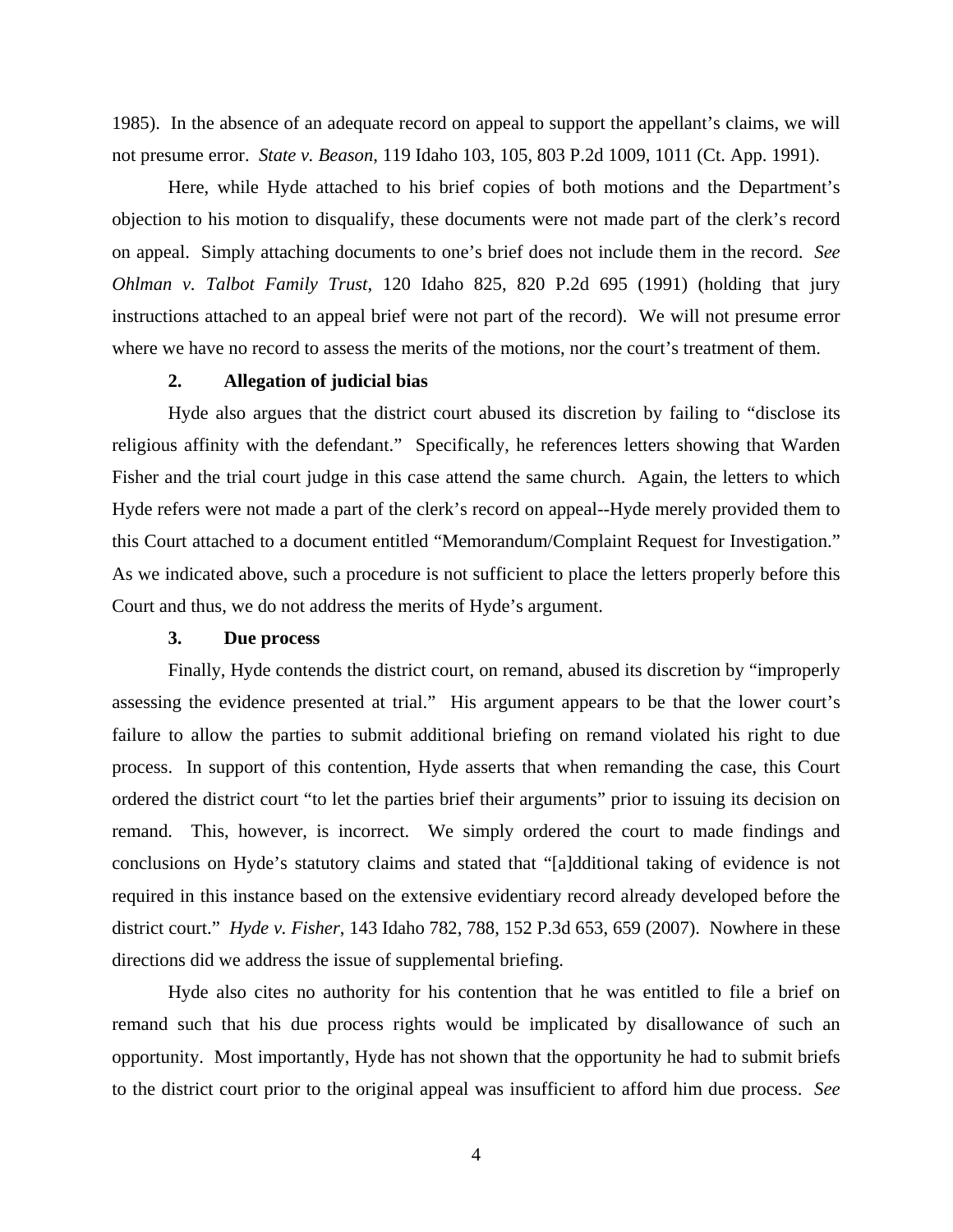*Dallas v. Arave*, 129 Idaho 819, 825, 933 P.2d 108, 114 (Ct. App. 1997) ("Although the nature and scope of the due process rights afforded to inmates is necessarily limited, procedural due process is met when the inmate is provided with notice and an opportunity to be heard, to ensure that the individual is not arbitrarily deprived of his rights.") Thus, we find no merit in Hyde's due process argument.

### **B. Statutory Claims**

 On remand, the district court denied Hyde's statutory claims under both RLUIPA and FERPA. Noting that the standards in the federal and state statutes are essentially the same, the district court concluded that the Department had established that it had a compelling governmental interest in denying Hyde's requests as well as that IMSI had imposed the least restrictive means of furthering its compelling interest in providing safety and security at the maximum security facility.

### **1. RLUIPA**

 RLUIPA was adopted by Congress in response to the United States Supreme Court's decisions in *Employment Division, Department of Human Resources v. Smith,* [494 U.S. 872](http://web2.westlaw.com/find/default.wl?tf=-1&rs=WLW8.09&serialnum=1990064132&fn=_top&sv=Split&tc=-1&findtype=Y&ordoc=2006699983&db=708&vr=2.0&rp=%2ffind%2fdefault.wl&mt=Idaho)  [\(1990\),](http://web2.westlaw.com/find/default.wl?tf=-1&rs=WLW8.09&serialnum=1990064132&fn=_top&sv=Split&tc=-1&findtype=Y&ordoc=2006699983&db=708&vr=2.0&rp=%2ffind%2fdefault.wl&mt=Idaho) and *City of Boerne v. Flores,* 521 U.S. 507 (1997)*.* Prior to *Smith,* the Supreme Court had employed a "compelling state interest" standard for testing the constitutional validity of laws of general applicability that affect religious practices. Government actions that substantially burdened a religious practice had to be justified by a compelling governmental interest. In *Smith*, 494 U.S. at 878-882, the Court changed course when it ruled that laws of general applicability that only incidentally burden religious conduct do not offend the First Amendment. Congress sought to reinstate the pre-*Smith* standard by enacting the Religious Freedom Restoration Act ("RFRA") which prohibited both state and federal governments from substantially burdening a person's exercise of religion even if the burden results from a rule of general applicability unless the government can demonstrate the burden is in furtherance of a compelling governmental interest and is the least restrictive means of furthering that compelling governmental interest. [42 U.S.C. § 2000bb](http://web2.westlaw.com/find/default.wl?tf=-1&rs=WLW8.09&fn=_top&sv=Split&tc=-1&docname=42USCAS2000BB&ordoc=2006699983&findtype=L&db=1000546&vr=2.0&rp=%2ffind%2fdefault.wl&mt=Idaho) *et seq*. In *City of Boerne*, 521 U.S. at 529-36, however, the Supreme Court invalidated the RFRA as it applied to states and localities, holding that the statute exceeded Congress's remedial powers under Section 5 of the Fourteenth Amendment. Congress responded to *City of Boerne* by enacting the RLUIPA in September 2000. RLUIPA is largely a reprisal of the provisions of the RFRA, but its scope is limited to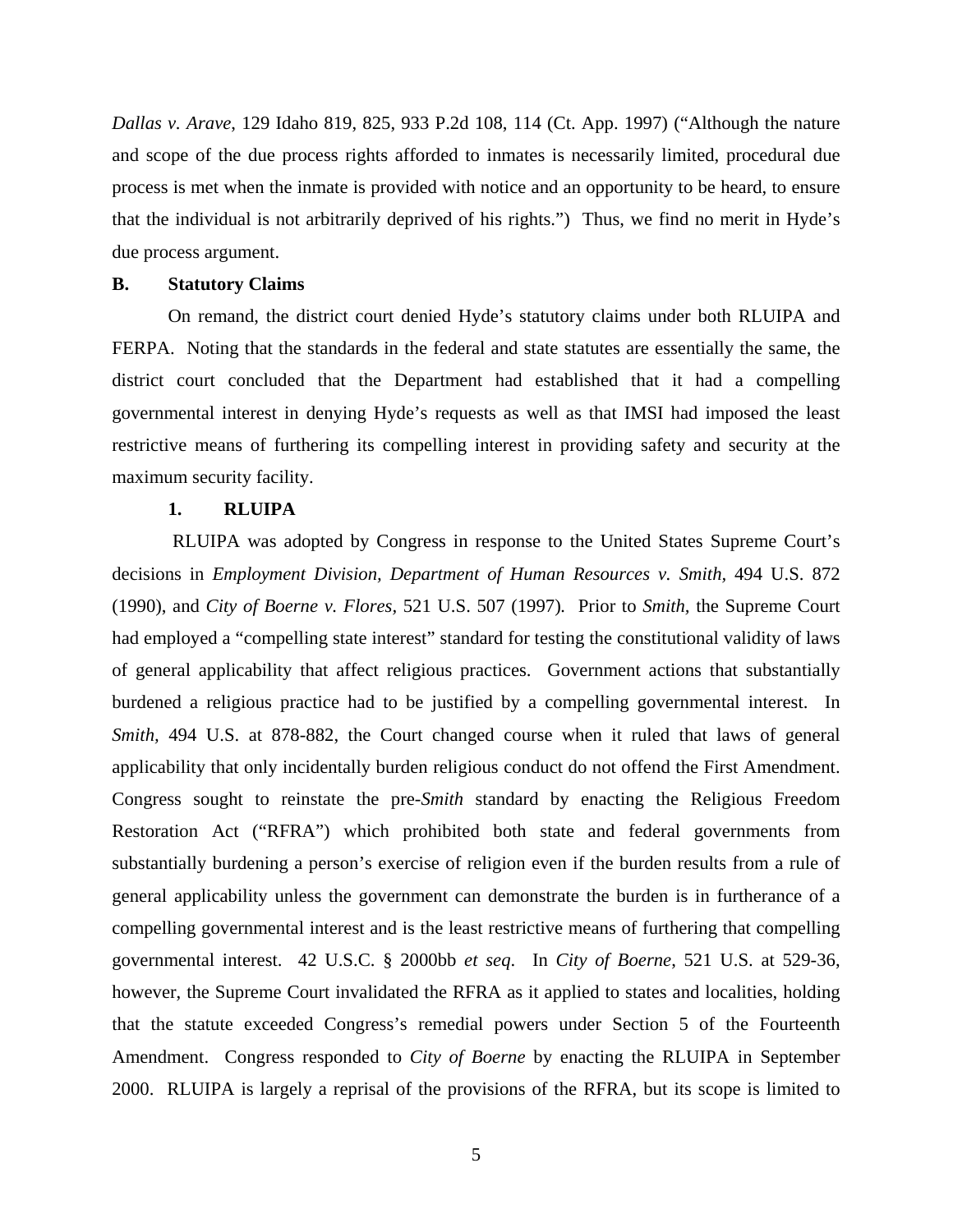laws and regulations that govern land use and institutions such as prisons that receive federal funds. In relevant part, it provides:

No government shall impose a substantial burden on the religious exercise of a person residing in or confined to an institution . . . even if the burden results from a rule of general applicability, unless the government demonstrates that imposition of the burden on that person--

(1) is in furtherance of a compelling governmental interest; and

(2) is the least restrictive means of furthering that compelling governmental interest.

42 U.S.C. §§ 2000cc-1. Thus, a claim under RLUIPA includes four elements. On the first two elements, that an institutionalized person's religious exercise has been burdened and that the burden is substantial, the petitioner bears the burden of proof. *Id.* at § 2000cc-2(b). Once a petitioner has established that his religious exercise has been substantially burdened, the onus shifts to the government to show that the burden furthers a compelling governmental interest and, fourth, that the burden is the least restrictive means of achieving that compelling interest. *Id*. Regarding IMSI's policies on the sweat lodge, the personal property policy, and the disallowance of smudging ceremonies, the first two elements are not in dispute. Thus, we only consider whether IMSI's polices further a compelling governmental interest and, if so, whether they are the least restrictive means of furthering such an interest.

 By contrast, a prison regulation challenged on First Amendment grounds will be upheld if it is reasonably related to a legitimate penological interest. *Lindell v. Frank,* [377 F.3d 655, 657](http://web2.westlaw.com/find/default.wl?tf=-1&rs=WLW8.09&referencepositiontype=S&serialnum=2004710988&fn=_top&sv=Split&referenceposition=657&findtype=Y&tc=-1&ordoc=2010249231&db=506&vr=2.0&rp=%2ffind%2fdefault.wl&mt=Idaho)  [\(7th Cir. 2004\).](http://web2.westlaw.com/find/default.wl?tf=-1&rs=WLW8.09&referencepositiontype=S&serialnum=2004710988&fn=_top&sv=Split&referenceposition=657&findtype=Y&tc=-1&ordoc=2010249231&db=506&vr=2.0&rp=%2ffind%2fdefault.wl&mt=Idaho) Because the IDOC bears a heavier burden under RLUIPA, we will first consider Hyde's statutory claims. If the Department meets its burden under RLUIPA and FERPA, it will have necessarily met the less stringent burden of showing that the challenged conduct was reasonably related to a legitimate penological interest under the First Amendment.

### **a. Compelling governmental interest**

In *Cutter v. Wilkinson*, 544 U.S. 709 (2005), the United States Supreme Court explored the "compelling governmental interest" prong of RLUIPA, first noting the context in which RLUIPA was passed. The Court recognized that "[t]o secure redress for inmates who encountered undue barriers to their religious observations, Congress [in RLUIPA] carried over from RFRA the 'compelling governmental interest'/'least restrictive means' standard." *Id*. at 717. The Court repeatedly pointed out, however, that in applying that standard, the lower courts must remain mindful of the context: "Lawmakers anticipated . . . that courts entertaining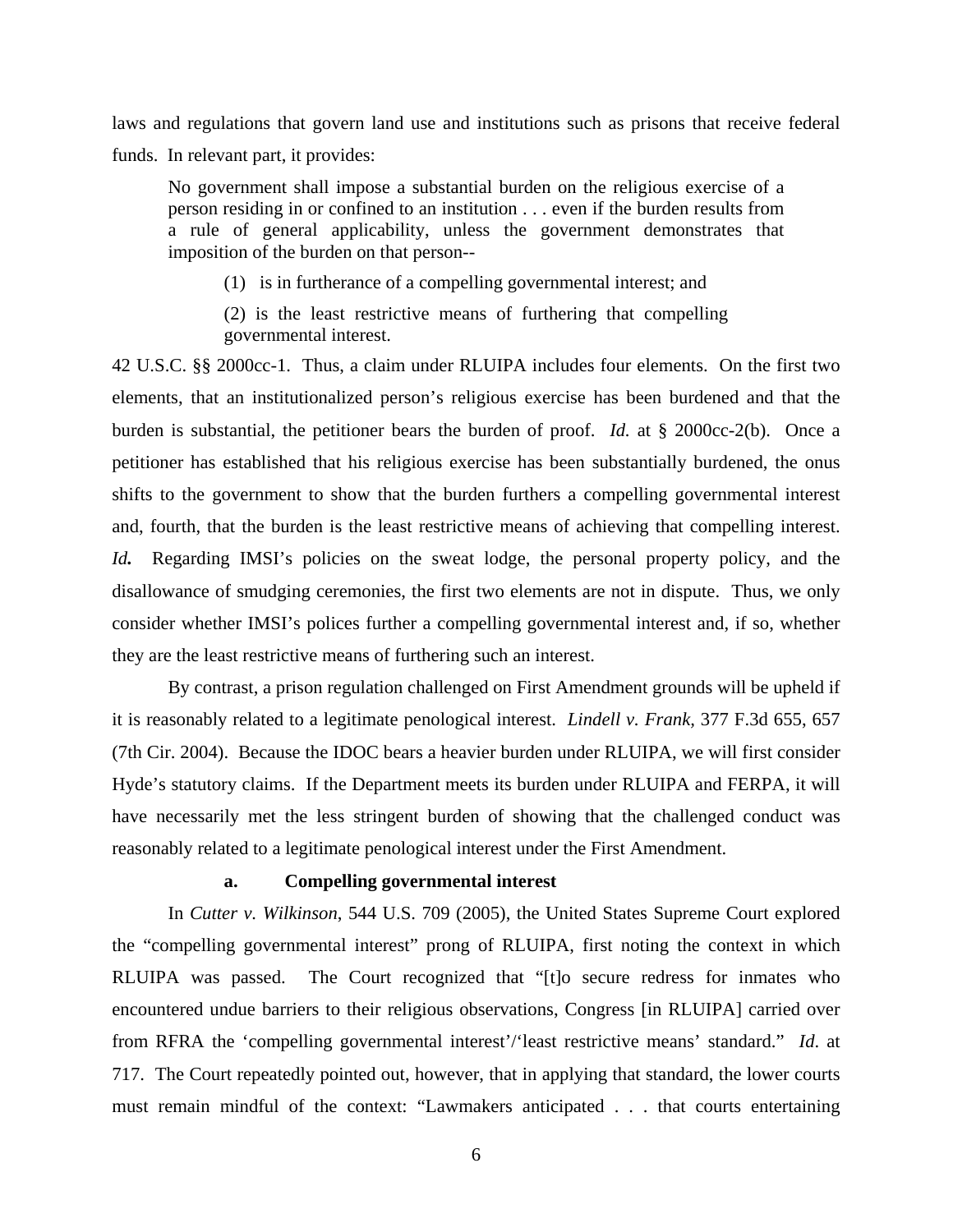complaints under 42 U.S.C. § 2000cc § 3 would accord 'due deference to the experience and expertise of prison and jail administrators.'" *Id*. The Court noted that:

We do not read RLUIPA to elevate accommodation of religious observances over an institution's need to maintain order and safety. Our decisions indicate that an accommodation must be measured so that it does not override other significant interests. In *Estate of Thorton v. [Caldor, Inc.,](http://web2.westlaw.com/find/default.wl?tf=-1&rs=WLW8.09&serialnum=1985132436&fn=_top&sv=Split&tc=-1&findtype=Y&ordoc=2006699983&vr=2.0&rp=%2ffind%2fdefault.wl&mt=Idaho)* the Court struck down a Connecticut law that "arm[ed] Sabbath observers with an absolute and unqualified right not to work on whatever day they designate[d] as their Sabbath." [472 U.S. 703, 709,](http://web2.westlaw.com/find/default.wl?tf=-1&rs=WLW8.09&serialnum=1985132436&fn=_top&sv=Split&tc=-1&findtype=Y&ordoc=2006699983&db=708&vr=2.0&rp=%2ffind%2fdefault.wl&mt=Idaho) (1985). We held the law invalid under the Establishment Clause because it "unyielding[ly] weigh[ted]" the interests of Sabbatarians "over all other interests." *Id.* [at 710.](http://web2.westlaw.com/find/default.wl?tf=-1&rs=WLW8.09&serialnum=1985132436&fn=_top&sv=Split&tc=-1&findtype=Y&ordoc=2006699983&db=708&vr=2.0&rp=%2ffind%2fdefault.wl&mt=Idaho) 

The Court further noted:

 We have no cause to believe that RLUIPA would not be applied in an appropriately balanced way, with particular sensitivity to security concerns. While the Act adopts a "compelling governmental interest" standard . . . "[c]ontext matters" in the application of that standard. *See Grutter v. Bollinger*, 539 U.S. 306, 327, 123 S.Ct. 2325, 156 L.Ed.2d 304 (2003). Lawmakers supporting RLUIPA were mindful of the urgency of discipline, order, safety, and security in penal institutions. *See e.g.*, 139 Cong. Rec. 26190 (1993) (remarks of Sen. Hatch). They anticipated that courts would apply the Act's standard with "due deference to the experience and expertise of prison and jail administrators in establishing necessary regulations and procedures to maintain good order, security and discipline, consistent with consideration of costs and limited resources." Joint Statement 16699 (quoting S.Rep. No. 103-111, at 10 (193), U.S. Code Cong. & Admin. News 1993, pp. 1892, 1899, 1900). [Joint Statement of Sen. Hatch and Sen. Kennedy on RLUIPA appearing at 146 Cong. Rec. 16698, 16699 (2000)].

*Id.* at 722-23. Additionally, the Court noted: "Should inmate requests for religious accommodations become excessive, impose unjustified burdens on other institutionalized persons, or jeopardize the effective functioning of an institution, the facility would be free to resist the imposition." *[Id.](http://www.westlaw.com/Find/Default.wl?rs=dfa1.0&vr=2.0&FindType=Y&SerialNum=2006699983)* [at 726.](http://www.westlaw.com/Find/Default.wl?rs=dfa1.0&vr=2.0&FindType=Y&SerialNum=2006699983) Lest any doubt remain, the Court then repeated its message a final time: "It bears repetition . . . that prison security is a compelling state interest, and that deference is due to institutional officials' expertise in this area. *Id*. at 725 n.13.

 We also note that in the only Idaho state case to address the "compelling governmental interest" standard in the context of religious exercise of incarcerated persons, this Court held that the Idaho State Board of Correction's (Board) policy disallowing the use of any tobacco products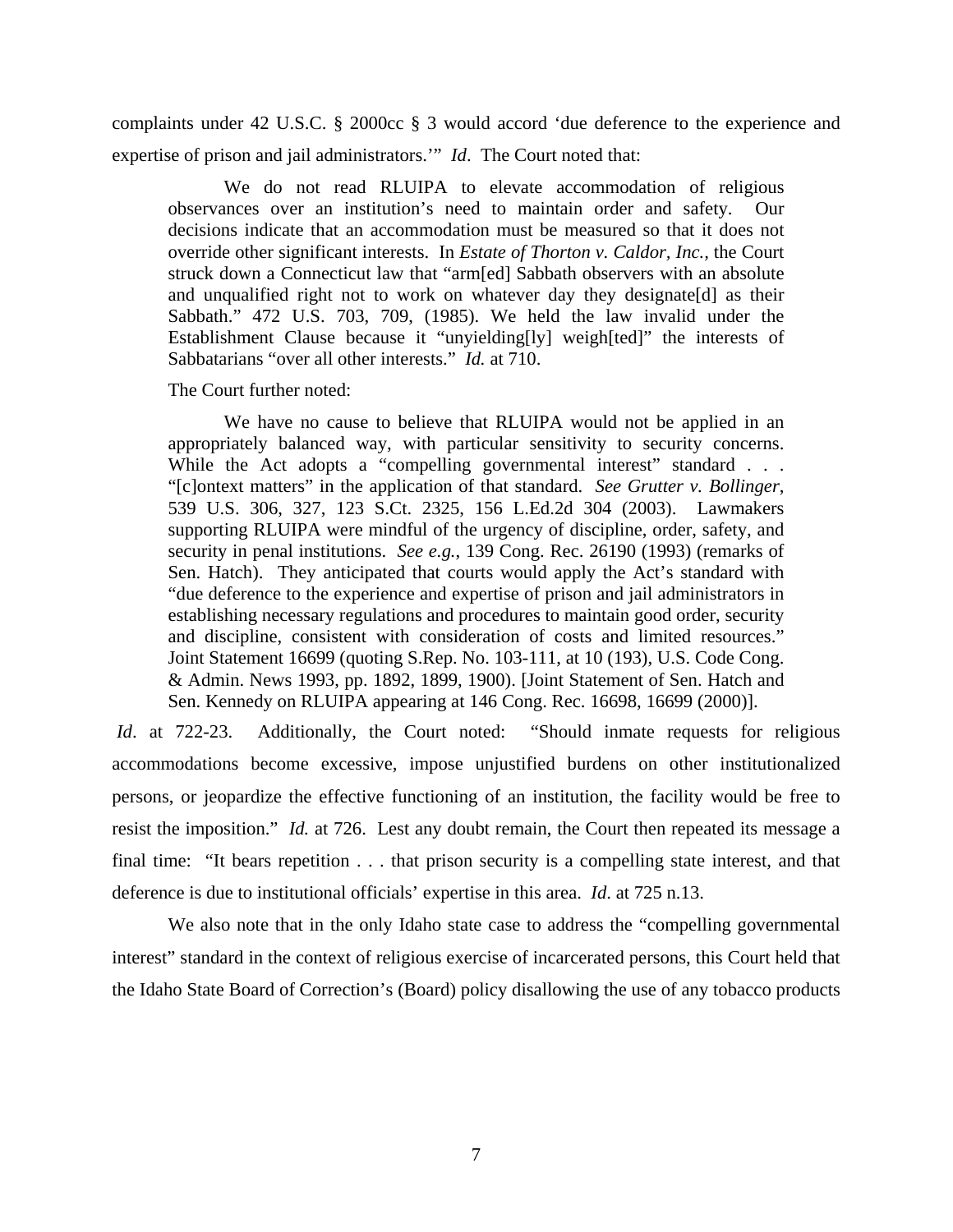was in furtherance of a compelling governmental interest.<sup>[1](#page-7-0)</sup> Roles v. Townsend, 138 Idaho 412, 414, 64 P.3d 338, 340 (Ct. App. 2003). There, the inmate was a practitioner of a Native American religion and insisted that tobacco was an "absolute tenant" of his religious belief and practice. On this basis, he argued that the Board's absolute ban on the use of tobacco products violated his right to exercise his religion under FERPA. We concluded that the Board demonstrated beyond any genuine dispute that it had a compelling interest in eliminating tobacco in prisons. *Id*. at 413, 64 P.3d at 339. Specifically, we noted that the Board has compelling interests in prohibiting tobacco to promote public health, providing an environment free from second-hand smoke, reducing litigation related to second-hand smoke, protecting buildings against property damage, and curtailing rising medical costs. *Id*.

# **1. Sweat lodge ceremonies[2](#page-7-1)**

 $\overline{a}$ 

In his initial petition, Hyde requested that Native American religion practitioners be allowed to attend a "sweat ceremony" at least one time per week as well as a "pipe ceremony" on the "sweat grounds" at least one evening per week. He requested that IMSI be responsible for providing the place and materials<sup>[3](#page-7-2)</sup> necessary to build a sweat lodge to conduct ceremonies inside

<span id="page-7-0"></span><sup>1</sup> *Roles* was addressed in the context of FERPA. However, as we discuss below, there is no distinction between FERPA's compelling governmental interest standard and that embodied in RLUIPA.

<span id="page-7-1"></span><sup>2</sup> Some states along with the Federal Bureau of Prisons allow sweat lodges and other Native American religious practices at maximum security prisons. *See Pounders v. Kempker,* 79 Fed. Appx. 941, 943 n. 2 (8th Cir. 2003) (noting that Missouri eventually built a sweat lodge at its maximum security Potosi Correctional Center); *Allen v. Toombs,* 827 F.2d 563 (9th Cir. 1987) (recognizing that general population inmates at Oregon maximum security prison were allowed to participate in weekly sweat lodge ceremonies); *Morrison v. Cook,* 1999 WL 717218, \*4 (D. Or. 1999) (noting that Oregon maximum security prison allows volunteer-led weekly sweat lodge ceremonies held twice on Saturdays, bi-weekly smudging ceremonies, annual Sundance Sweats for four days, annual Spiritual run between July 7 and 10, the annual Yard Pow-Wow, Charter Nights twice a year, Lakota Youth Panel nights, and smudging on occasions of personal grief); *[Crocker v. Durkin,](http://www.westlaw.com/Find/Default.wl?rs=dfa1.0&vr=2.0&DB=4637&FindType=Y&ReferencePositionType=S&SerialNum=2001717528&ReferencePosition=1264)* [159 F. Supp. 2d. 1258, 1264 \(D. Kan. 2001\)](http://www.westlaw.com/Find/Default.wl?rs=dfa1.0&vr=2.0&DB=4637&FindType=Y&ReferencePositionType=S&SerialNum=2001717528&ReferencePosition=1264) (noting that a sweat lodge was available at a high security federal [penitentiary\)](http://www.westlaw.com/Find/Default.wl?rs=dfa1.0&vr=2.0&DB=345&FindType=Y&ReferencePositionType=S&SerialNum=1987002235&ReferencePosition=1376). *See also* Nevada Department of Corrections, *Administrative Regulation Manual,* Native American Religious Activities, AR 809 (August 30, 2005), available at <http://www.doc.nv.gov/ar/htm/AR809.htm>(last visited January 9, 2009).

<span id="page-7-2"></span><sup>3</sup> This included fire wood, an ax and chainsaw if the wood is not pre-cut, blankets or fresh sage to cover the sweat lodge floor, a water supply, loose fitting shorts, lava rocks, five gallon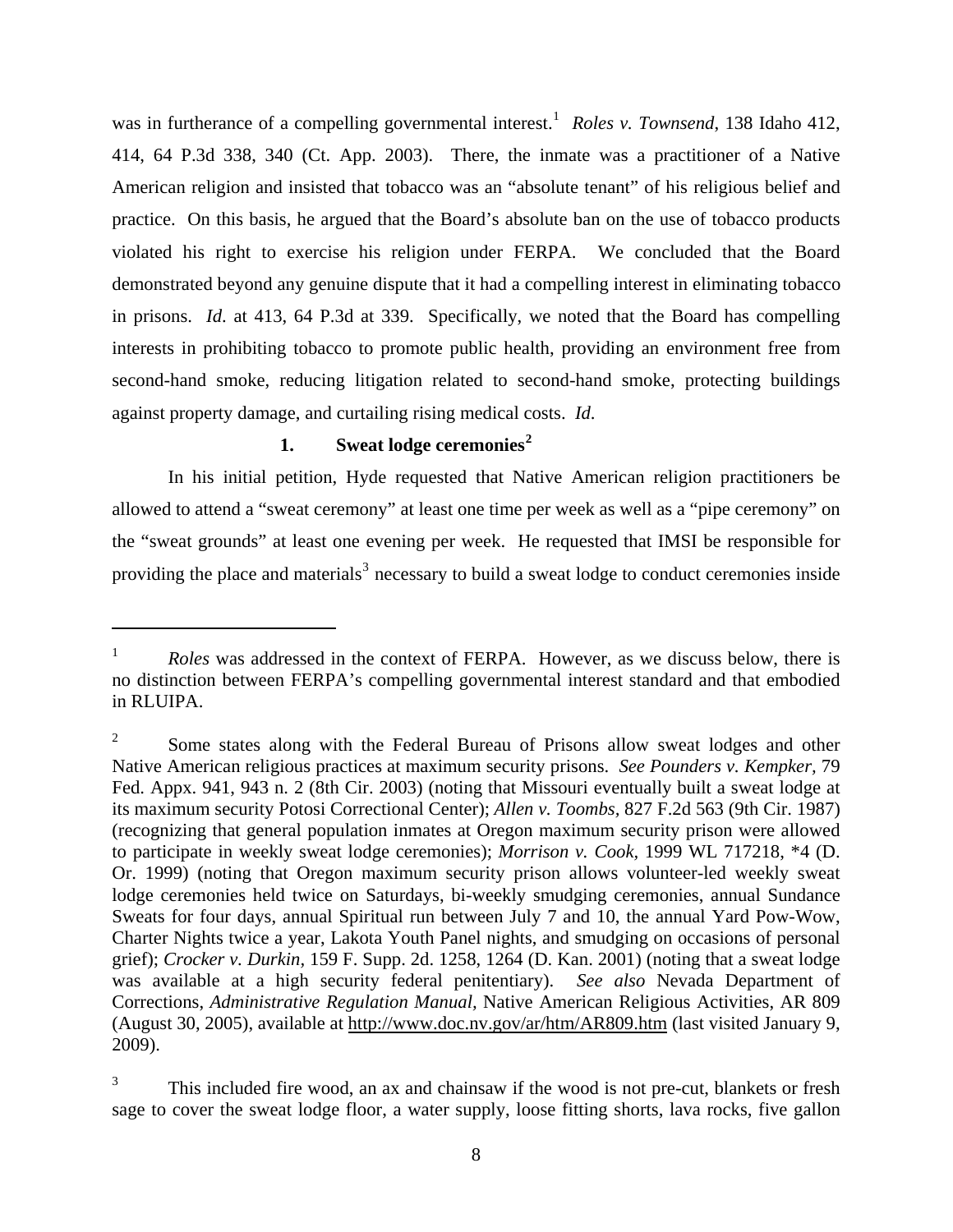and that the area be fenced to keep "Non-Natives" out. More specifically, he sought that the sweat lodge area be considered by the staff to be "sacred ground" and not entered by staff unless a Native American Indian League  $(NAIL)^4$  $(NAIL)^4$  member is present. He requested that practitioners be allowed to "maintain elements of a religious nature out at the sweat lodge," and that to facilitate a sweat ceremony, a member of NAIL be allowed to start a fire two hours before such a ceremony is to take place. He proposed that IMSI be allowed the postponement of a sweat ceremony for "real" security reasons, but that inmates would then be allowed to complete the ceremony "that very same day or the next day as security allows."

In addressing whether the Department demonstrated a compelling governmental interest in restricting use of the sweat lodge and enforcing the personal property policy, the district court provided the following background of the institution in which Hyde is being held:

Idaho Maximum Security Institution (IMSI) is the maximum security penal facility in the State of Idaho. It is reserved for the most dangerous offenders based on the nature of the offense committed, past criminal history, danger posed to the community and risk of escape among other factors. The current facility was constructed to house three hundred thirty (330) inmates, single celled. Conditions at the time of the hearing find five hundred seventy (570) doublecelled inmates in the same facility supervised by the same sized staff. Prison riots, assault and batteries on staff and inmates, increased gang activity and drug use have led to the adoption of clearly defined regulations governing inmate property.

The court then separately addressed the religious practices that Hyde claimed were being curtailed by the new policy, describing first the nature of the sweat lodge ceremonies, the history of their practice at IMSI, and the security hazards posed by them:

Hyde . . . has resided in IMSI since 1993. From 1993 until 1998 Hyde was allowed to practice his Native American religion. [Native American] [r]eligious ceremonies are held in a sweat lodge, which is constructed of long wooden poles. The enclosure is windowless, disallowing scrutiny of activities

1

buckets, a spirit pole and a "dipper." Hyde also requested that inmates be allowed to receive from outside sources a medicine pipe and bag of leather or fur, a large traditional-size drum, drumsticks, a small drum, and three ceremonial flutes which they would be allowed to keep in a locked locker on sweat lodge grounds.

<span id="page-8-0"></span><sup>4</sup> In his petition, Hyde characterized the "Native American Indian League" as an inmateorganized group of Native American religion practitioners, which he requests be recognized as a "religious organization" and that it be allowed to self-govern.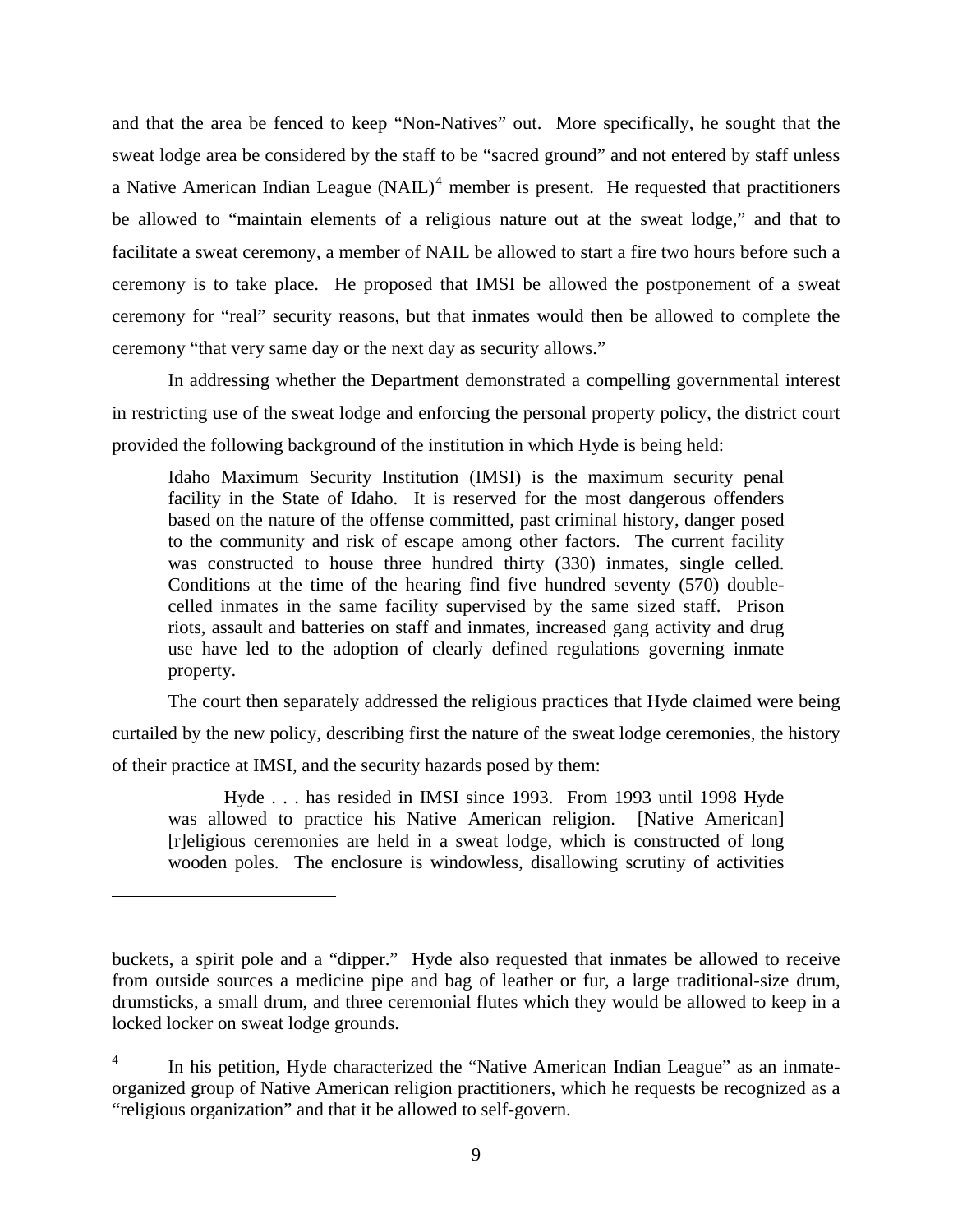within. Sweat lodge ceremonies were conducted in a traditional manner with an open fire used to heat ceremonial rocks which, when heated, were doused with water creating steam. Axes and firewood were provided to the inmates. Ceremonies were conducted by the inmates in the absence of approved religious advisors or volunteers from outside the penitentiary. No one, including guards, was permitted to attend who was not a [Native American religion] worshipper.

 Ceremonies were discontinued in the sweat lodge by order of [the former Warden] for several reasons. First, it was discovered that the privilege of conducting the ceremony was violated when Native American practitioners were found roasting wieners over the sweat lodge fire. Secondly, it was found that given prison overcrowding, the influx of gang activity and increase of riots and disturbances at IMSI, the sweat lodge ceremonies had to be discontinued for reasons of prison security.

 Several aspects of the sweat lodge ceremony were found to create high security risks. The totally enclosed sweat lodge disallowed observation by prison guards or any attendance or supervision by prison religious advisors. An outside Native American practitioner advising the Warden [sic] was skeptical of the seriousness of the ceremonies being held at the sweat lodge. Prison officials felt their efforts to combat gang activities at IMSI were compromised by these secretive sweat lodge ceremonies. The sweat lodge also provided prisoners the opportunity to make weapons, a further danger to security.

 The wooden poles used to construct the sweat lodge were stored in the prison yard where they served as potential weapons and were long enough to have been used to vault some prison enclosures, increasing the risk of escape.

 Firewood was also stored in the prison yard where it could be taken to be used as a weapon or ignited, posing security risks.

 The rocks, axes and combustibles used in sweat lodge ceremonies were also deemed security risks by the prison authorities. The free use of these potential and dangerous weapons in sweat lodge ceremonies of questionable seriousness became a significant concern.

 Cooking wieners; [sic] and the concerns of the prison's outside Native American religious advisor, caused the Warden [sic] to find that the abuse of the sweat lodge and ceremonies held there, presented security risks requiring its discontinuance. Guards also discovered that contraband material, which would be made into weapons, had been hidden in the sweat lodge, furthering their security concerns. Following dismantling of the sweat lodge, it was determined that marijuana had been smoked during ceremonies in violation of prison regulations.

. . . The specialized nature and exclusivity of the sweat lodge ceremonies created tension and resentment with other inmates at IMSI. This resentment made it more difficult to deal with prison gangs and maintain safety and security.

With these facts in mind, the district court concluded that while the prohibition of sweat lodge ceremonies did impose a burden on Hyde's practice of his Native American religion, IMSI had demonstrated a compelling governmental interest "in providing for the safety and security of prison inmates, prison guards and staff, as well as the public." The court further concluded that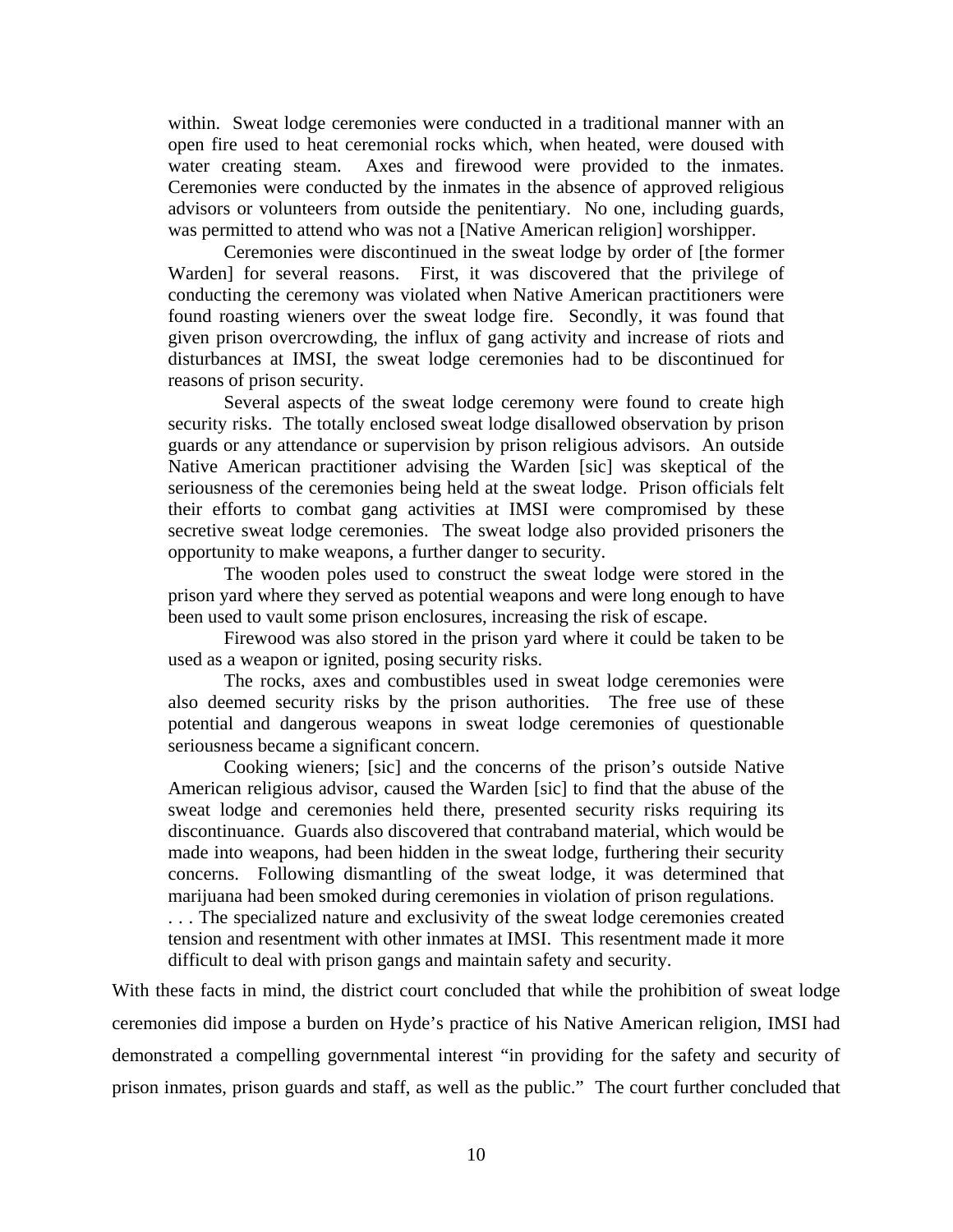dismantling of the sweat lodge was "directly related to prison security which requires strict inmate supervision, prevention of the manufacture or use of weapons, the reduction of the risk of escape, and the possession or use of controlled substances."

Recently, in *Fowler v. Crawford*, 534 F.3d 931 (8th Cir. 2008), the Eighth Circuit Court of Appeals held that a prison's prohibition on the use of a sweat lodge was in furtherance of a compelling governmental interest. The facts in that case are remarkably similar to those we address here. Fowler, of Cherokee descent, was an inmate at a maximum security prison, Jefferson City Correctional Center (JCCC), operated by the Missouri Department of Corrections. Unsatisfied with prison regulations which allowed him and other inmates practicing the Native American religion to meet twice weekly in the prison chapel, Fowler demanded access to a sweat lodge a minimum of seventeen times a year, which he insisted was essential to practicing his faith.<sup>[5](#page-10-0)</sup> Prison officials refused, and faced with Fowler's RLUIPA suit, cited security concerns-specifically, the fact that incidents of violence have occurred at JCCC "during call-out times for religious services," that groups such as the Native American group who do not have regular volunteers to oversee their ceremonies pose a particular security risk because their meeting times may be used for inappropriate purposes--including sexual impropriety and drug use--that "there's no way to know what goes on in there," that the sweat lodge is an enclosed area screened from view of those outside the lodge in which offenders are tending a fire, handling firewood and large hot rocks, creating hot steam, and using tools, that extending unique privileges such as the sweat lodge to one group of inmates to the exclusion of others creates a risk of resentment among the inmate population leading to the potential for unrest and disturbance, the fact that the objects used during a sweat lodge ceremony--namely rocks, willow poles, shovels, deer antlers, and split wood, can be used as weapons, and that the sweat lodge would "consume considerable institutional financial and personnel resources" at the expense of monitoring the balance of the inmate population.

 In deciding whether the foregoing concerns established a compelling governmental interest, the *Fowler* court examined both *Cutter's* edict that "due deference" be accorded the

 $\overline{a}$ 

<span id="page-10-0"></span><sup>5</sup> The Eighth Circuit engaged in detailed description of what a sweat lodge and its corresponding ceremony entails, and we note no significant difference between the structure and ceremony the court described in *Fowler* and the structure and ceremony at issue in this case. *See Fowler*, 534 F.3d at 934.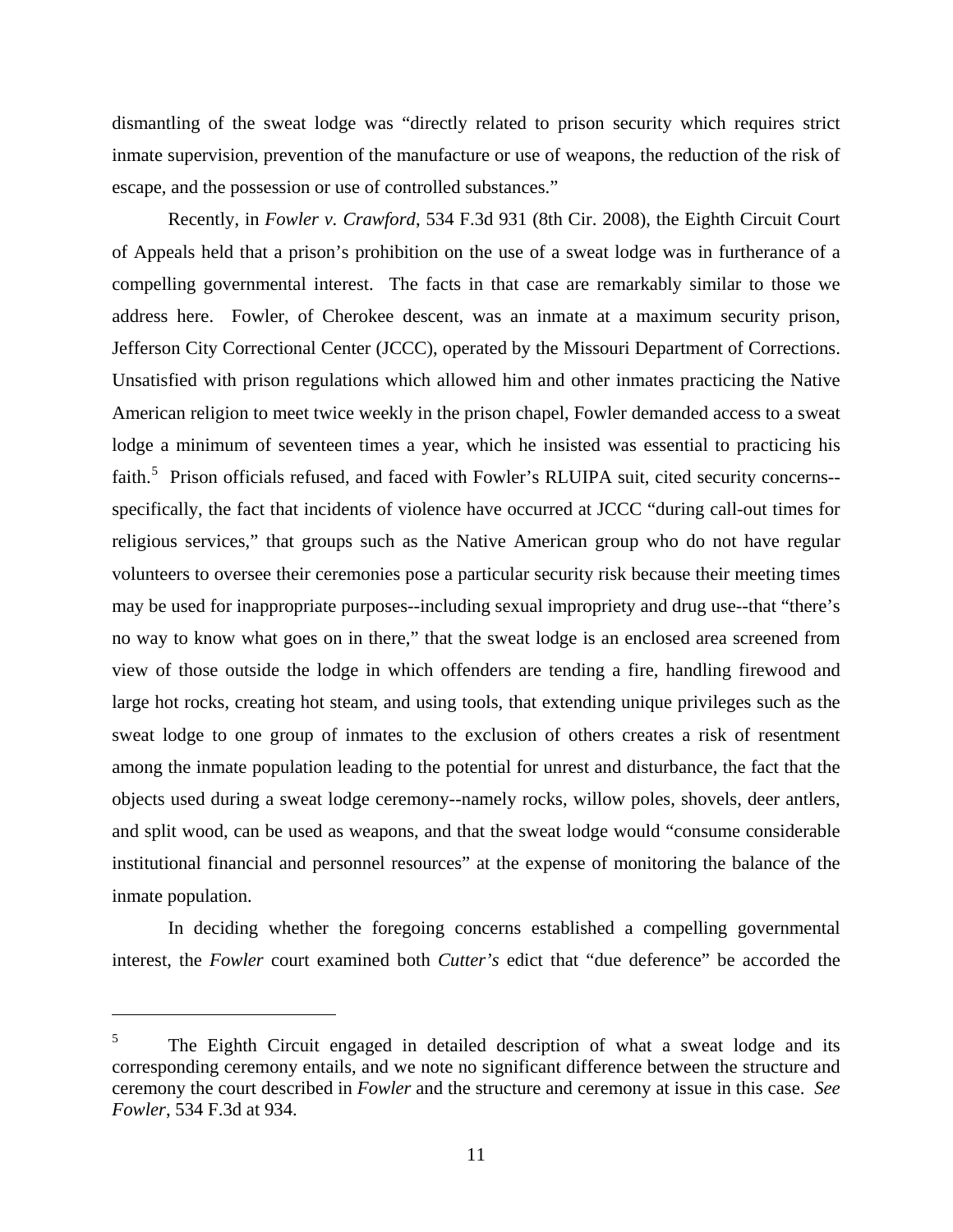experience and expertise of prison officials and an earlier Eighth Circuit case, *Hamilton v. Schiro*, 74 F.3d 1545 (8th Cir. 199[6](#page-11-0)), holding that  $RFRA<sup>6</sup>$  did not mandate inmate access to a sweat lodge. There, the Eighth Circuit had reversed the district court, noting that:

[T]he lower court got off on the wrong foot . . . by not giving appropriate deference to the decisions of prison administrators and appropriate recognition to the peculiar and restrictive circumstances of penal confinement. . . . [J]udgments regarding prison security are "peculiarly within the province and professional expertise of corrections officials, and, in absence of *substantial* evidence in the record to indicate that the officials have exaggerated their response to these considerations, courts should ordinarily defer to their expert judgment in such matters."

## *Id*. at 1553.

<u>.</u>

 The *Fowler* Court continued its analysis, noting that "a prison's interest in order and security is always compelling." *Id*. at 534 F.3d at 939 (citing *Cutter*, 544 U.S. at 725 n.13). The court further explained that to ensure that prison policies are in furtherance of that compelling interest, officials' security concerns must be

grounded on more than mere speculation, exaggerated fears, or post-hoc rationalizations . . . [b]ut no reasonable jurist, affording due deference to prison officials, can dispute that serious safety and security concerns arise when inmates at a maximum security prison are provided ready access to (1) burning embers and hot coals, (2) blunt instruments such as split wood and large scalding rocks, (3) sharper objects such as shovels and deer antlers, and (4) an enclosed area inaccessible to outside view.

Also recognizing the drain on prison security's manpower, the Court concluded that the record demonstrated JCCC officials' "legitimate" fears surrounding the operation of a sweat lodge and that prohibiting such an operation is in furtherance of a compelling governmental interest. *Id*.

 In this case, IMSI officials expressed many of the same security concerns arising from operation of a sweat lodge as those advanced by JCCC officials in *Fowler*. IMSI's warden explicitly indicated his security concerns in providing access to a sweat lodge, including inmates being unsupervised in an enclosed area out of the view of any prison staff, the fact that Hyde wanted the area to be fenced off and not accessible to prison staff without being accompanied by a NAIL member, the possibility that materials used to construct the sweat lodge could be used to "break a window, vault a fence, kill someone, [or] start a fire," the risk that the structure could be

<span id="page-11-0"></span><sup>6</sup> The court reasoned that its decision under RFRA was relevant to its determination under RLUIPA because the *Cutter* Court had indicated that in the prison context, the RLUIPA standard was identical to the RFRA standard. *Fowler*, 534 F.3d at 937.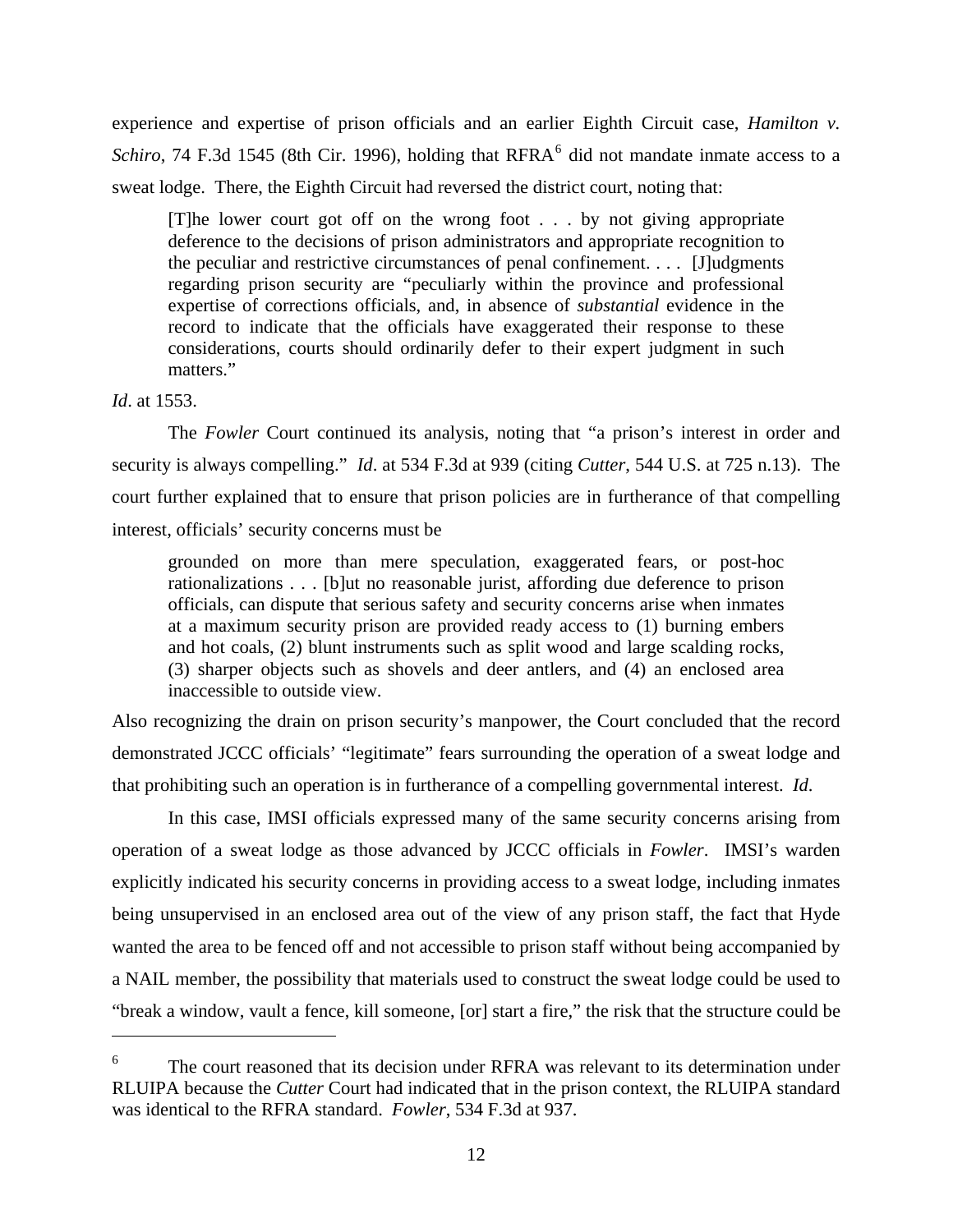used to conceal contraband, as well as the risk of unrest within the inmate population due to the "special" treatment that would be afforded Native American religion practitioners. He also expressed security concerns over the fact that inmates would be handling firewood, large rocks, fire, steam, and tools--all of which were potential weapons. The warden also pointed out that operation and oversight of a sweat lodge and the accompanying ceremonies which Hyde demanded access to once a week (and which required an inmate starting the fire two hours before the ceremony) would divert limited prison resources away from the general inmate population to the detriment of the institution. The warden illustrated his point that security concerns at IMSI were real--alluding to various assaults, near fatal injuries suffered by staff members, and the death of an inmate, all caused by violence perpetrated by inmates. He also discussed Exhibit A, a fifty-page "disruptive behavior report" covering January 2001 through late November 2002, which provides a brief documentation of each individual emergency (approximately forty per page) that took place during that time period and disrupted usual operations. He also showed the court and described various hand-made weapons that had been confiscated in the institution. He also asserted that the prison deals with a significant gang problem and provided examples of recent gang-related violence occurring at IMSI, as well as significant mental health problems among the inmate population. He also emphasized the fact that IMSI is a maximum security facility, holding many inmates who have been convicted of "very serious or heinous crimes" including crimes involving violence, the use of weapons, crimes against the person of another, and sex crimes and who have "demonstrated acting out aggressively against each other, against staff, threatening, intimidating, [and] coercing . . . ." *See [Harris v. Chapman,](http://www.westlaw.com/Find/Default.wl?rs=dfa1.0&vr=2.0&DB=506&FindType=Y&ReferencePositionType=S&SerialNum=1996218679&ReferencePosition=503)* [97 F.3d 499, 503-](http://www.westlaw.com/Find/Default.wl?rs=dfa1.0&vr=2.0&DB=506&FindType=Y&ReferencePositionType=S&SerialNum=1996218679&ReferencePosition=503) [04 \(11th Cir.1996\)](http://www.westlaw.com/Find/Default.wl?rs=dfa1.0&vr=2.0&DB=506&FindType=Y&ReferencePositionType=S&SerialNum=1996218679&ReferencePosition=503) (finding state's "compelling interest in security and order within their prisons" especially applies "in 'close custody' facilities like MCI which contain extremely violent offenders").

 A review of the record and foregoing authority convinces us that the district court properly found that the IDOC established that the prison's safety concerns in relation to disallowing operation of a sweat lodge at IMSI present a compelling governmental interest. At trial, the warden provided specific examples of security issues which had arisen in the institution and giving due deference to the warden's concerns, as well as applying common sense to the risks posed, we agree with the *Fowler* court that "no reasonable jurist . . . can dispute that serious safety and security concerns arise when inmates at a maximum security prison are provided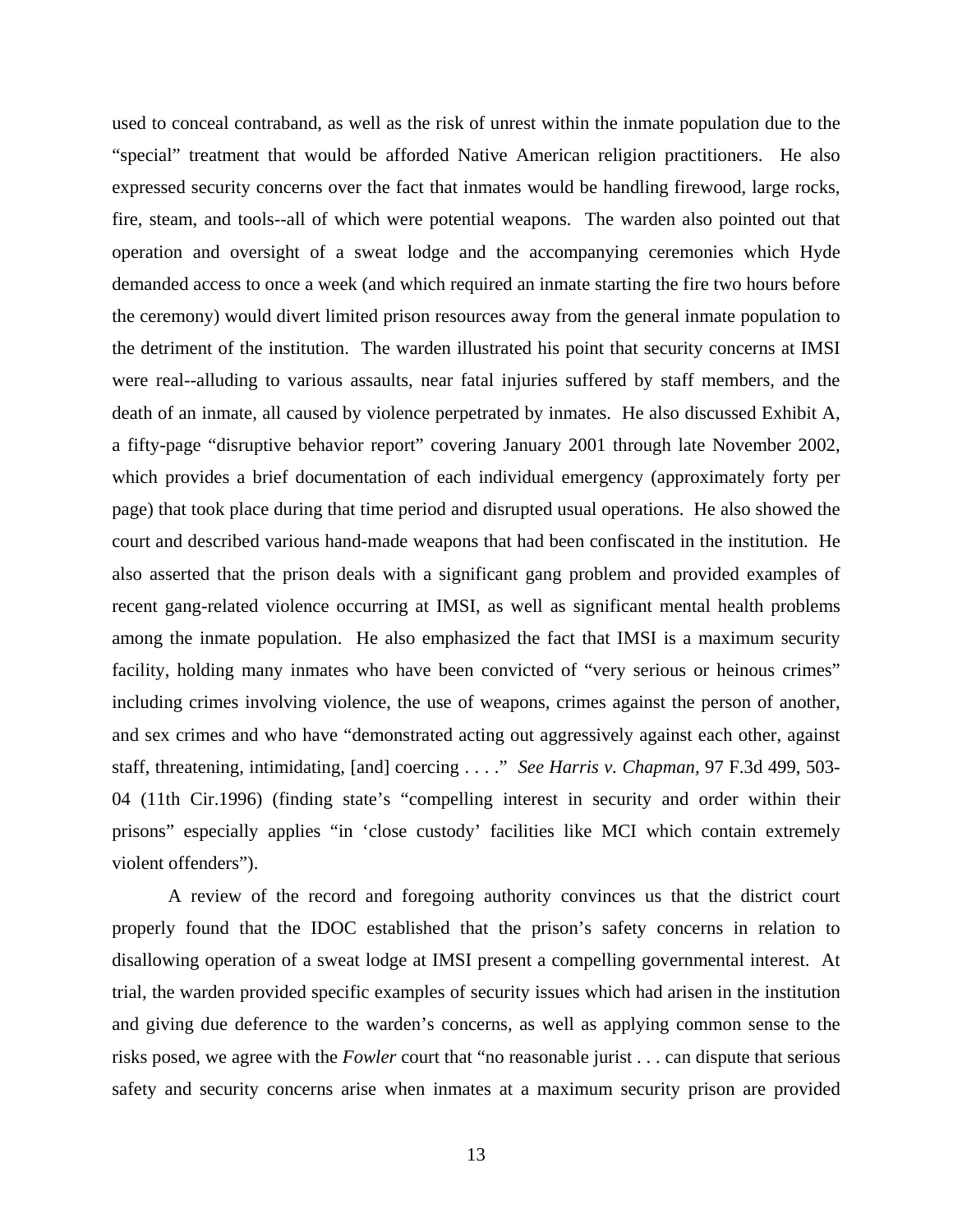ready access to the material necessary for a sweat lodge ceremony." *Fowler*, 534 F.3d at 939. We also note that this Court readily affirmed in *Roles* that elimination of tobacco products, even by those who smoked as part of religious observance, was supported by a compelling state interest. Here, the security risks are even more evident--and dangerous. Thus, we conclude that the Department has shown a compelling governmental interest in refusing its maximum security inmates at IMSI access to a Native American sweat lodge.

## **2. Smudging ceremony**

 In his *habeas corpus* petition, Hyde demanded that since "ritual purification is a mandate of the Native Religion," practitioners must be allowed to "smudge" at least once per morning in the recreation yard as an act of personal or group prayer.<sup>[7](#page-13-0)</sup> He specifically requested that practitioners be allowed one hour each morning for smudging, but that IMSI may require the inmates to perform the ceremony in their cells.

 Warden Fisher testified as to his security concerns regarding this practice, saying that it would drain limited staff resources to facilitate the practice and distract the staff from the performance of their other duties. He also stated that he objected to allowing inmates to smoke at IMSI given that the facility was a tobacco and smoke-free institution and the concern that other inmates would object to the presence of smoke. He also expressed his concern with inmates having control of fire and the implements to make fire to create the smoke necessary to conduct a smudging ceremony.

 The district court did not address the viability of IMSI's restriction of smudging ceremonies as a separate issue, instead noting within its discussion of the personal property policy that the items that Hyde requested and was denied were primarily used for smudging ceremonies in the sweat lodge. Thus, by upholding both the sweat lodge and personal property restrictions, the court impliedly upheld the ban on smudging.

 As discussed above, the risk of fires, either accidental or intentional, and the safety and health concerns for inmates and staff are the primary purposes for controlling smoking and

 $\overline{a}$ 

<span id="page-13-0"></span><sup>7</sup> "Smudging," as defined by Hyde, means "[t]o burn elements, first for purifying about the outer body, them [sic] inhaled to purify the insides, then prayers are spoken into the smoke as it rises, this carries the words up to the Creator, and keeps those words from being corrupted on the way." It is an act of purification and involves the burning of sage, cedar, or sweet grass and using a feather or fan to direct the smoke over the body. *Wilson v. Moore*, 270 F. Supp. 2d 1328, 1350 (N.D. Fla. 2003).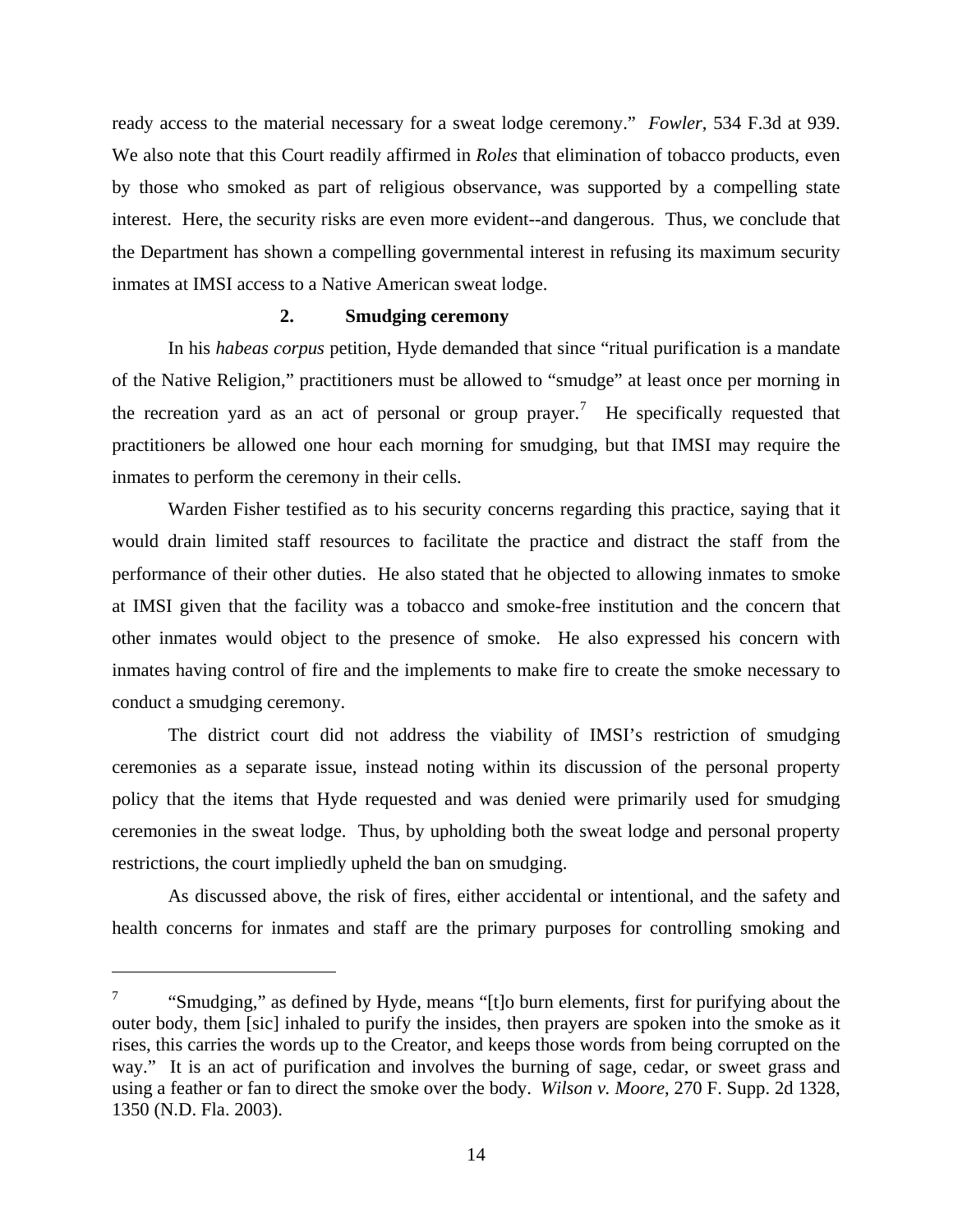ignition devices at IMSI. A serious fire could certainly result in death or injury to staff and inmates and moreover, the evacuation of cells would require staff to release the inmates and search each cell to ensure that all have safely evacuated, a monumental task. Additionally, the smoke and odors produced during smudging can cause or aggravate allergies, respiratory problems, and irritation to the eyes and is especially intrusive given the inmates' close living quarters, overcrowded conditions, and frequency of double-celled inmates. Given these circumstances, we conclude that smudging ceremonies are a threat to prison security and safety and given our previous recognition, this implication of security and safety is a compelling state interest served by the smudging ban.

# **3. Possession of religious objects**

Hyde also challenges IMSI's policy regarding inmates' possession of personal property as imposing on his religious practice in violation of RLUIPA. The general policy allows for up to ten books (including religious) and one religious medallion per inmate in addition to "other religious items as authorized." On November 14, 2002, the IDOC operations administrator issued an addendum to the *general property policy* allowing for the possession of additional religious ceremonial items limited to:

1 - Strand beads breakaway type only (rosary, dikhr, etc., no gemstones, plastic or wood only). Strand is to be breakaway material and no longer than 24" in length. **Ordered from approved sources only.** 

1 - Head cover to be black only, not to cover face and no more than shoulder length. **Ordered from approved sources only.** 

1 - Neck adornment not to exceed 1 1/2 inches high and 1 1/2 inches wide. The adornment with the chain may not exceed \$35.00 in value. Maximum length is 36" and is to be worn under clothing and not displayed. **Ordered from approved sources only.** 

1 - Pouch not to exceed 2" x 3" and unsealed at all times may be suspended by a leather or cloth 36" breakaway drawstring strand from the neck or waist. Contents may consist of human hair, grains of sand, dried flowers, and up to 3 small stones no larger than 1" in diameter. **Ordered from approved sources only.** 

1 - Set of 25 alphabet stones made of bone, plastic, and wood not to exceed 2" x 2 1/2". **Ordered from approved sources only.** 

1 - Set of Tarot cards (no larger than 4" x 8"). **Ordered from approved sources only.** 

1 - Black headband not to exceed 2" in width. **Ordered from IMSI laundry.**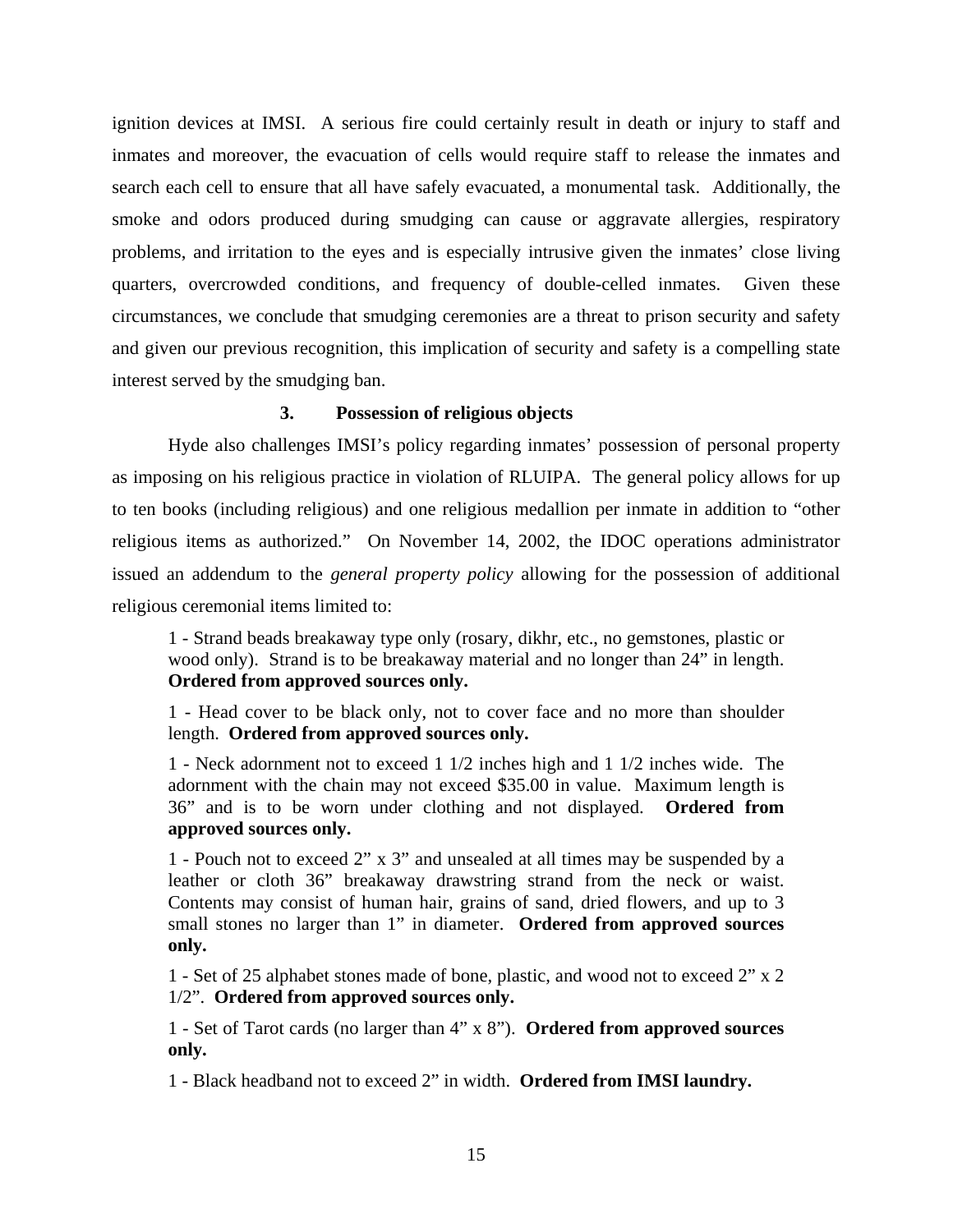In his petition, Hyde demanded that Native American religion practitioners be allowed to possess various objects not allowed under IMSI policy. He requested that IMSI supply each practitioner with a box at least twenty-four inches square "with a sliding fitted top, and a solid bottom, to keep the religious items used in the practioners [sic] personal ceremonies." He further requested that IMSI staff not be allowed to open these boxes unless the inmate-owner is present. He also requested recognition that Native American religion practitioners "need certain items for the practice of their religion" including, but not limited to, cedar, sage, sweetgrass, and kinnikinnik and that "because of the different tribes and cultural and historical differences between people, that some practioners [sic] may need different elements such as poll[e]n, lea[ves], roots, berries, and the like." For this reason, he insisted, practitioners "may make written request to the I.D.O.C.'s agent, to request approval of any such substance [and] approval shall be freely given, so long as the substance does not pose a 'real' threat to the safety or security of the institution." He requested that practitioners be allowed to possess in their personal box for use in religious ceremonies feathers, animal skulls and other animal parts, two colored bandanas, one "Native style" choker, two leather or cloth tobacco pouches not exceeding six inches square, and leather cloth sinew or thread to make their own medicine bags. He conceded that IMSI must be allowed to chemically test the herbs in an inmate's possession, and if they were found to be an unauthorized substance, that inmate's box would be "given to the (NAIL) Counsel for determination as to whether or not that person will continue practicing within the group." He also requested that inmates be allowed to possess the materials for "bead and leather hobby craft." Finally, in his *habeas corpus* petition, Hyde also requested that the inmates in the detention and administrative segregation areas of IMSI be allowed to keep in their cells and on their person at least one feather, medicine bag, and bandana.

The district court ruled that the institution had a compelling governmental interest in instituting the new personal property policy. The court noted that while Hyde and other Native American religion practitioners had been allowed to possess and use ceremonial pipes to smoke tobacco-free kinnikinnik, to wear chokers, and to possess quills and certain herbs and grasses of spiritual significance--objects which were primarily used for smudging ceremonies inside the sweat lodge--prison authorities determined that the safety and security of the institution required the new policy. The court agreed that some of the items Hyde wished to possess do represent safety and security threats including, "combustibles to light pipes; and the burning of any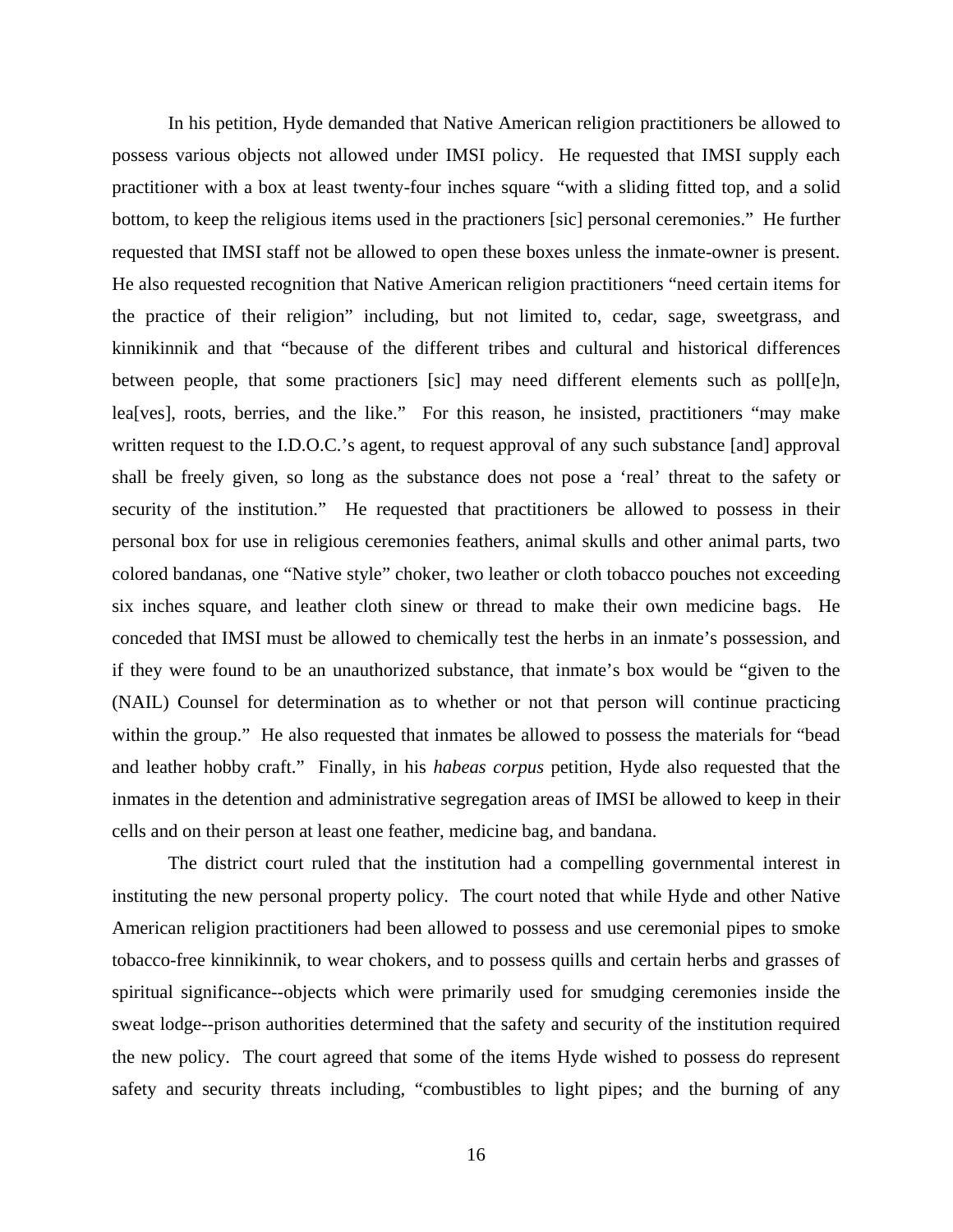substances, herbs, grasses, and oils . . . ." On this basis, the court concluded that the regulation of inmates' personal property in a maximum security facility for the purposes of safety and security is a compelling governmental interest.

At trial, Warden Fisher testified regarding his concerns over the property that Hyde requests that Native American religion practitioners be allowed to keep in their cells. In general, he stated that in the overall scheme of security at IMSI, control of inmate property is "paramount." He described how it is necessary, in a prison setting, to search and monitor inmate property on a regular basis for a number of reasons, including to monitor for misuse of property such as making weapons, to prevent bartering, to prevent property from being utilized to signify gang affiliation or to hide contraband, and to prevent the unauthorized transfer of property which could be the result of strong-arming or other illicit activities. Specifically, he testified that in the context of a maximum security institution, which is generally populated by persons having a "criminal mindset," allowing the possession of more and varied items gives rise to the presence of contraband which can have "great value" to inmates in many respects--namely they may allow an inmate to have power over another inmate and create a subculture wherein the inmates use property as, among other things, a means of obtaining things and enforcing an agenda. He asserted that allowing the wrong property into the institution could contribute to inmate escape or mayhem. He also emphasized the importance of an explicit, uniform personal property policy, in that it creates clear, enforceable rules and efficient enforcement because staff members become familiar with allowable items and are not forced to determine the status of unfamiliar property- i.e., whether it is what the inmate says it is or what it appears to be or whether it is unauthorized contraband. He further discussed the significant amount of resources it would drain in order for staff members to have to identify and scrutinize a wide range of property and that given the large population at IMSI and the limited resources available, it would be "extremely difficult and distracting for the staff to keep up with the routine process that takes place in the institution" as well as have to deal with managing the additional property that Hyde demands that inmates be allowed to possess. In other words, in a prison setting where security demands that inmates and their cells be regularly searched, the more property inmates are allowed, the more problematic and time-consuming that those searches become--thus delaying other operations of the prison, including the accommodation of visitors and medical appointments for the inmates. He further alluded to the space problems that a 24-inch by 24-inch box would pose in an institution built for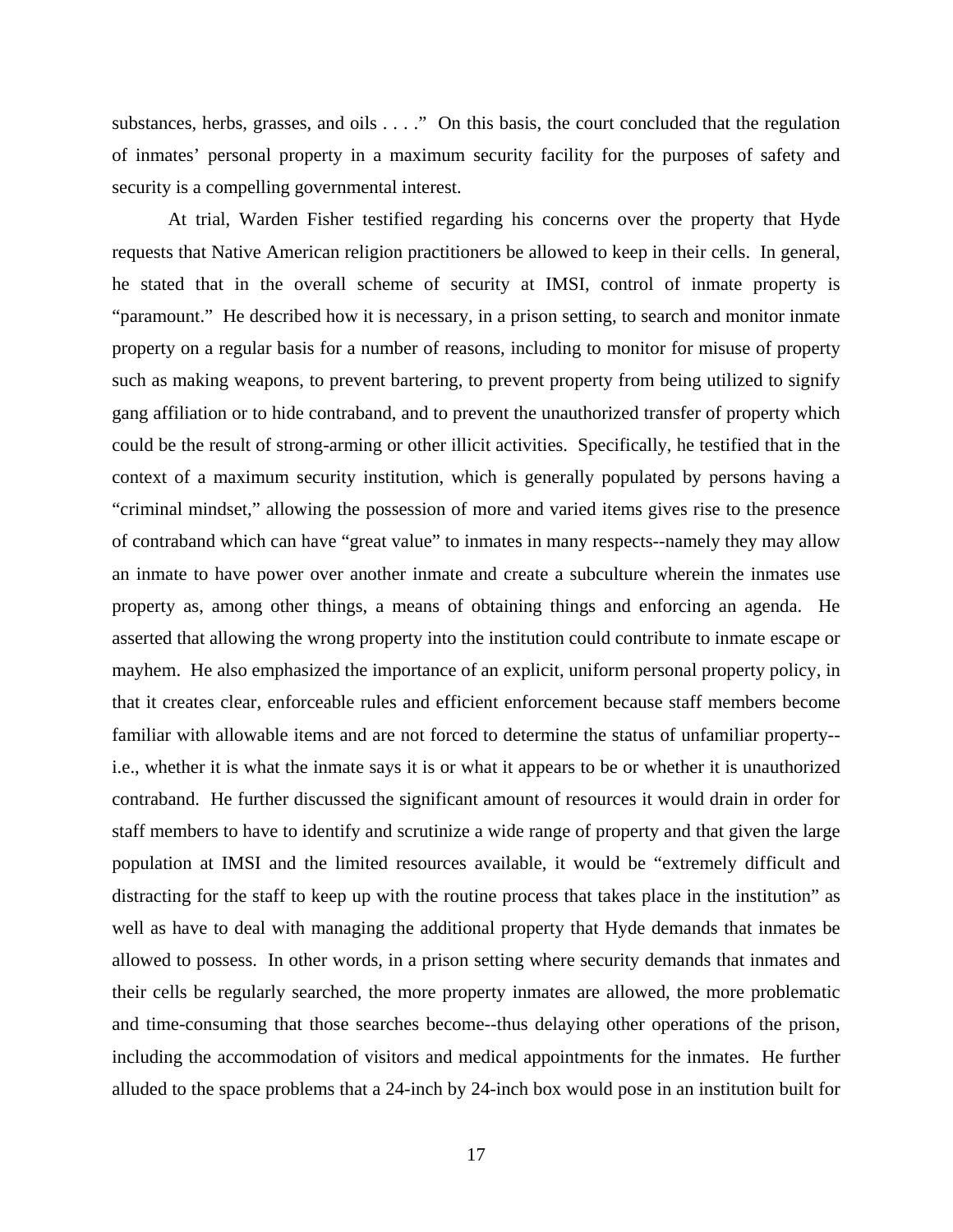three hundred inmates that was now housing approximately 550. To emphasize the dangers faced in IMSI and the "resourcefulness" of inmates in utilizing both allowed and smuggled property, the warden showed the court numerous examples of weapons confiscated at IMSI that were formed from other objects. In sum, the warden opined that the policy limiting items allowed into the facility contributes significantly to the stability of the institution and the overall security of the staff, inmates, and general public.

 In addition to his general concerns about the amount and type of property possessed by inmates, Warden Fisher also addressed his specific concerns regarding particular items of property that were seized from Hyde because they were not authorized by the new property policy. He said that inmates' possession of small bags of sweet grass, cedar, and sage poses security risks because staff would have a difficult time distinguishing--in a timely manner--those substances from illegal substances such as marijuana or determining whether allowed substances were mixed with disallowed ones. In this vein, Warden Fisher stated that the use of illegal drugs is a "major problem" at IMSI that poses significant safety risks to the staff and inmate population.

 In regard to the possession of rabbit fur, Warden Fisher expressed concern that prison staff would not know where it came from and whether it was clean and sanitized. Concerning a choker necklace, the warden testified that he has concerns about the display of religious symbols which can lead to conflict among inmates. Additionally, he explained that Native American chokers were considered a protective device for the neck during combat and because of this, expressed his concern that it could promote mutual combat (which had just occurred that morning at IMSI) and/or be used as a weapon. Finally, in reference to the inmate possession of bird feathers, Warden Fisher testified that he was worried about contraband being hidden inside the quills and the fact that they were (or could be made) sharp, thus becoming weapons.

 The record reflects that given the numerous religions and variations of religions practiced at IMSI, there are potentially innumerable "religious" property items and a variation of currently approved religious property items. And as inmate populations rise, it is logical that the IDOC has begun to restrict the number of personal property items, to place limits on the total amount of inmate property allowed, to restrict property acquisition to sole or limited source(s) vendors, and to require property items to conform to uniform policies. We are convinced, as the IDOC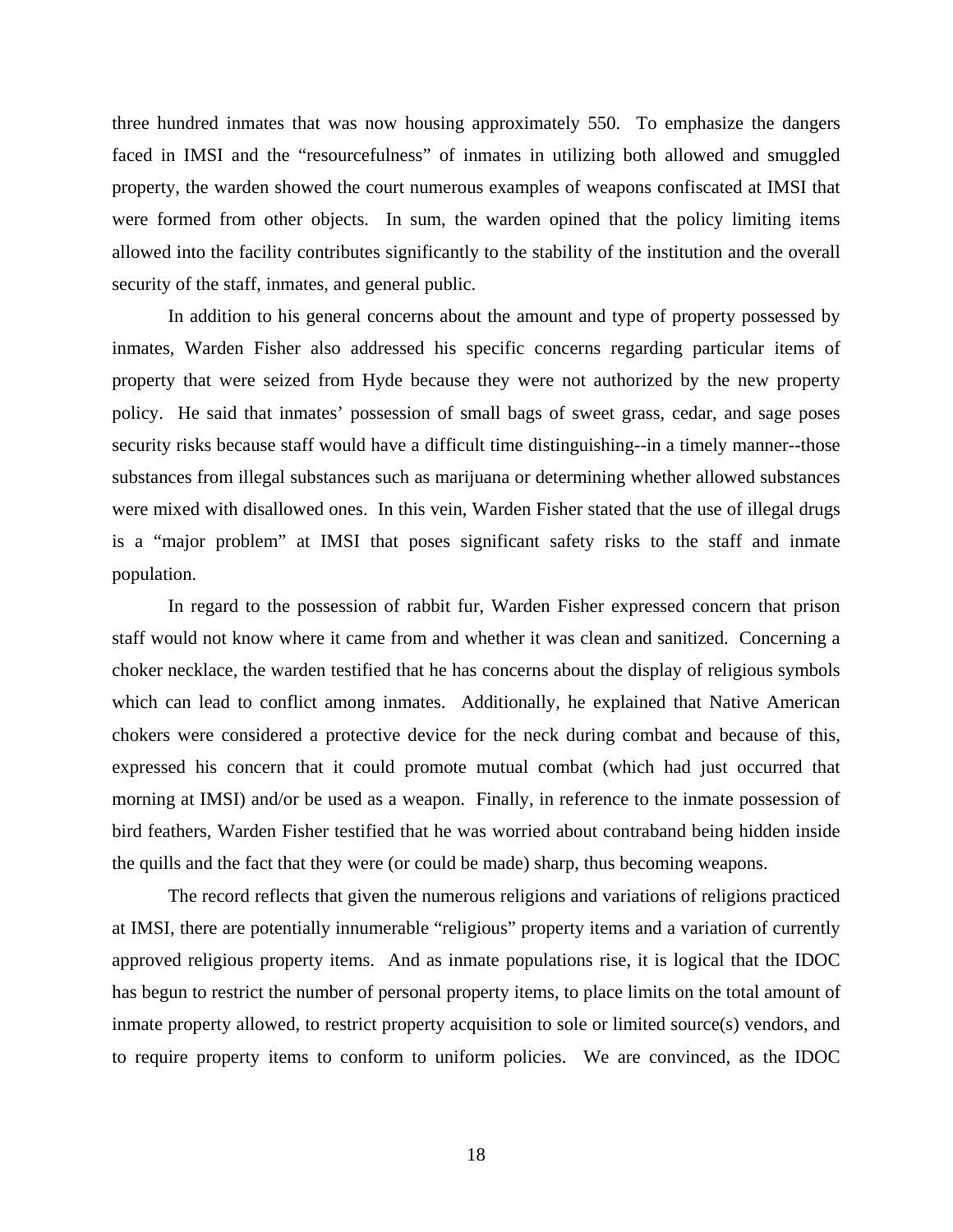argues, that such limitations enhance security, streamline management, and conserve the institution's limited resources.

 It is also evident that in a prison setting, it is necessary to control, search, and monitor inmate property on a regular basis for a variety of reasons, including to control theft, monitor for misuse of property such as making weapons, prevent bartering, prevent property from being utilized to signify gang affiliation or to hide contraband, to prevent unauthorized transfer of property, which could be the result of strong-arming, gambling, or other debts, and to reduce the creation of jealousy and animosity among inmates which would create climate and control issues for staff that lead to inmates acting out against each other as well as staff. Given these real concerns, the security need to regularly search inmate cells is fundamental in a prison, and the greater the quantity and diversity of property that inmates are allowed, the more problematic and time-consuming these searches become. The need to control the amount of property is also related to health and safety concerns including the potential for fire hazards and cellmate relations given the significant amount of double-celling that is occurring due to prison overcrowding.

 Warden Fisher testified that these concerns (preventing the misuse of property, ensuring security, and promoting safety) were all considered when the IDOC crafted its personal property policy. As we discussed above, prison security is a compelling interest, *Cutter*, 544 U.S. at 723, and we give deference to prison officials' judgments as to the regulations necessary to promote safety and security in the institution where, as here, they specifically identify the dangers associated with the religious property items banned. Accordingly, we conclude that IDOC has a compelling interest in establishing restrictions on personal property, including that used for religious purposes.

# **4. Other requests**

 $\overline{a}$ 

 Finally, in his original *habeas corpus* petition, Hyde made several requests which do not fall into the categories above, including: $8$ 

<span id="page-18-0"></span><sup>8</sup> The evidence at trial showed that several of Hyde's requests--that Native American religious personnel have the same access to the inmates as other religious volunteers have, that Native American religion practitioners be allowed to wear their hair in "traditional" styles and that they be allowed to possess religious literature "on an equal basis" with other religious practitioners at the institution--are already allowed at IMSI. Accordingly, we need not address them here.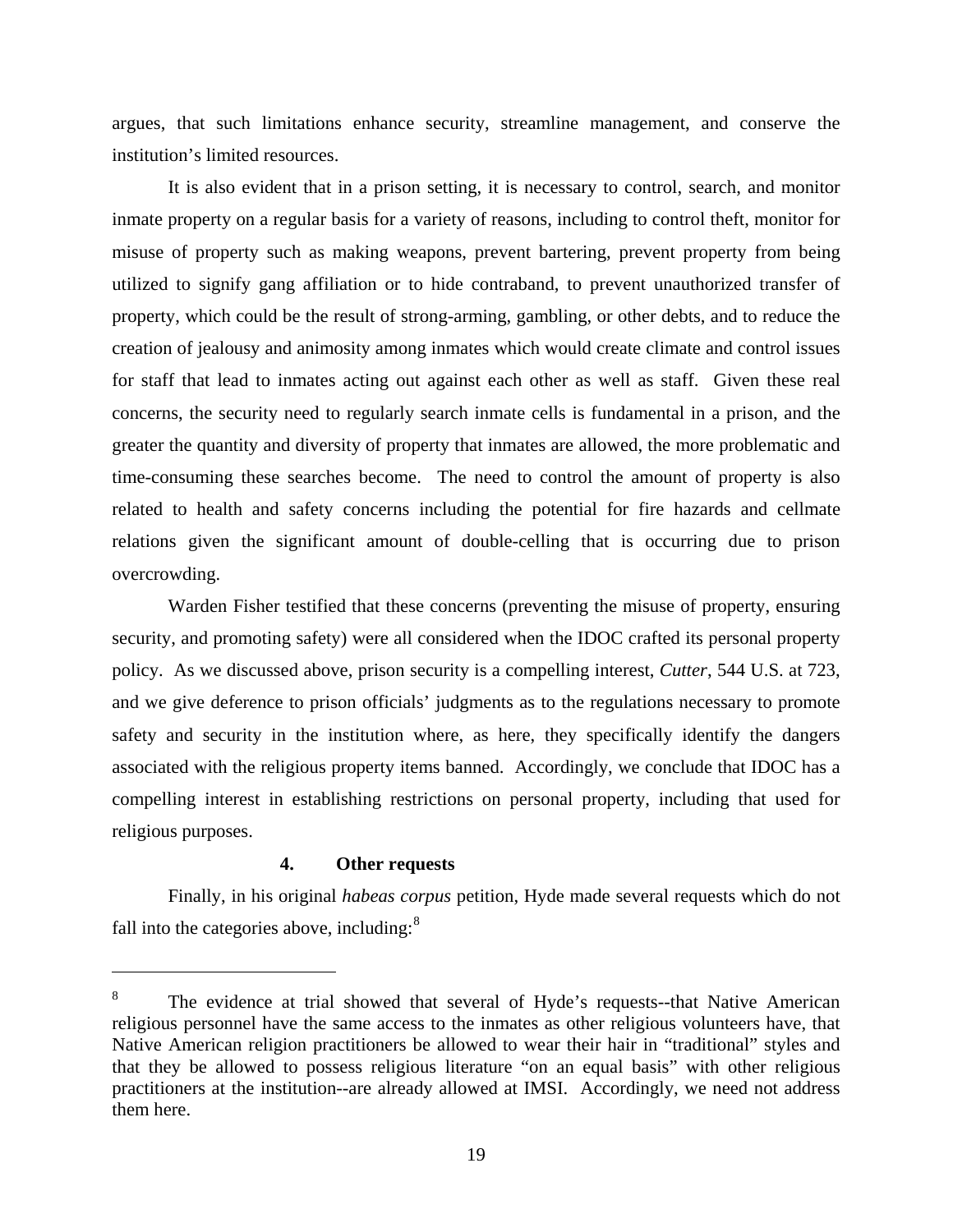5. Respondents shall recognize the Native American Indian League (NAIL) as a religious organization, allowing self governing as they had previously agreed to in the "Native American Indian Leauge [sic] Idaho Maximum Security Institution, Boise Idaho By-Laws" . . . .

7. Respondents shall recognize that the (NAIL) will be allowed to exclude any member who by vote of the (NAIL) Counsel [is] deemed to be insincer [sic] in the practice of the Native American religion.

23. The (NAIL) chairman or his appointee, will be allowed by the respondent to go to detention and administrative segregation one time per-week [sic], and hold a prayer/smudging ceremony with those inmates . . . . [T]hose inmates are subject by the (NAIL) Counsel for approval to keep [religious] items. This approval will be in writing signed by the chairperson of (NAIL) then signed by the Warden or his appointee.

24. Respondents will issue cards to each (NAIL) member, (membership according to By-Laws), those members already approved and having cards on their person or in their property, shall be pre-approved for the detention or administative [sic] segregation items.

 The general thrust of these demands is that Native American practitioners be allowed to create and operate a group that administers the Native American religion within IMSI. However, to show that his rights under the RLUIPA were violated, a petitioner must first establish that the state's actions create a substantial burden on the exercise of his *religious beliefs*. [42 U.S.C. §](http://web2.westlaw.com/find/default.wl?tf=-1&rs=WLW8.09&fn=_top&sv=Split&tc=-1&docname=42USCAS2000CC-2&ordoc=2010249231&findtype=L&db=1000546&vr=2.0&rp=%2ffind%2fdefault.wl&mt=Idaho)  [2000cc-2\(b\);](http://web2.westlaw.com/find/default.wl?tf=-1&rs=WLW8.09&fn=_top&sv=Split&tc=-1&docname=42USCAS2000CC-2&ordoc=2010249231&findtype=L&db=1000546&vr=2.0&rp=%2ffind%2fdefault.wl&mt=Idaho) *[Hernandez v. Commissioner,](http://web2.westlaw.com/find/default.wl?tf=-1&rs=WLW8.09&serialnum=1989082502&fn=_top&sv=Split&tc=-1&findtype=Y&ordoc=2010249231&db=780&vr=2.0&rp=%2ffind%2fdefault.wl&mt=Idaho)* 490 U.S. 680 (1989) (emphasis added). Under the statute, a "religious exercise" is "any exercise of religion, whether or not compelled by, or central to, a system of religious belief." [42 U.S.C. § 2000cc-5\(7\)\(A\)](http://web2.westlaw.com/find/default.wl?tf=-1&rs=WLW8.09&fn=_top&sv=Split&tc=-1&docname=42USCAS2000CC-5&ordoc=2010249231&findtype=L&db=1000546&vr=2.0&rp=%2ffind%2fdefault.wl&mt=Idaho). Here, Hyde has not shown how being allowed to form a group such as NAIL and being given the power to include and exclude members, among other things, is an exercise of his religion. Accordingly, RLUIPA is not implicated in these claims.

## **b. Least restrictive means**

. . . .

. . . .

Given that we have found there exists a compelling governmental interest in IDOC refusing to allow sweat lodge ceremonies, restricting the personal property of inmates, and disallowing smudging ceremonies, we now turn to the second operative question of our inquiry: whether the contested policies are the least restrictive means available to accomplish its compelling interests.

Under RLUIPA, prison officials bear the burden of establishing that the restriction challenged is the least restrictive alternative to achieve a compelling governmental interest.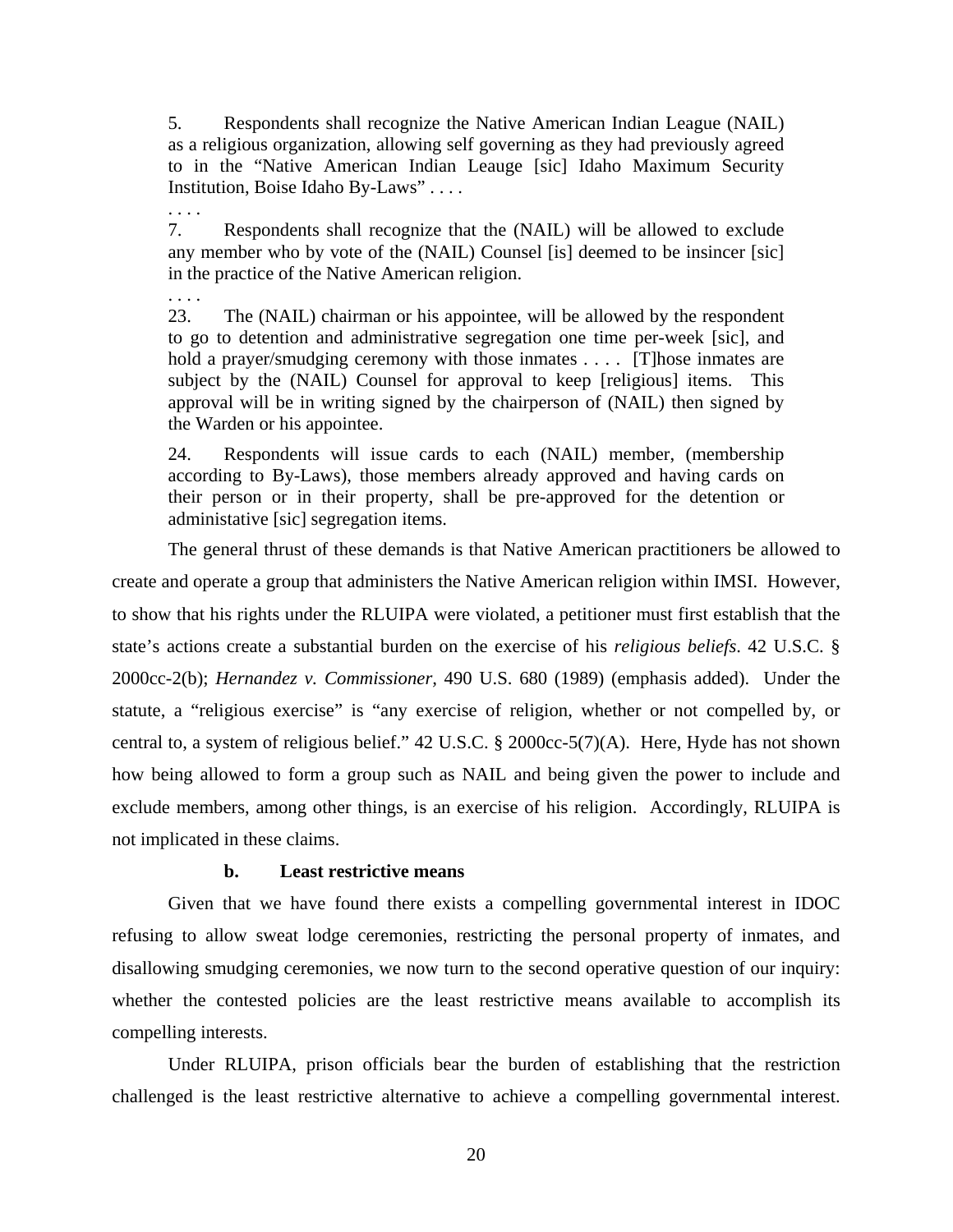*Alvarez v. Hill*, 518 F.3d 1152, 1156 (9th Cir. 2008); *Warsoldier v. Woodford*, 418 F.3d 989, 998 (9th Cir. 2005). It has been held that prison officials cannot justify restrictions on religious exercise by simply citing to the need to maintain order and security in a prison. *Alvarez*, 518 F.3d at 1156; *Greene v. Solano County Jail*, 513 F.3d 982, 989 (9th Cir. 2008). In general when considering whether a policy is the least restrictive means, a party must demonstrate that it has actually considered and rejected the efficacy of less restrictive measures before adopting the challenged practice. *See [United States v. Playboy Entm't Group, Inc.,](http://www.westlaw.com/Find/Default.wl?rs=dfa1.0&vr=2.0&DB=708&FindType=Y&SerialNum=2000358279)* [529 U.S. 803, 824 \(2000\)](http://www.westlaw.com/Find/Default.wl?rs=dfa1.0&vr=2.0&DB=708&FindType=Y&SerialNum=2000358279) (finding, in the context of a First Amendment challenge to speech restrictions, that "[a] court should not assume a plausible, less restrictive alternative would be ineffective"); *[City of](http://www.westlaw.com/Find/Default.wl?rs=dfa1.0&vr=2.0&DB=708&FindType=Y&SerialNum=1989012998)  [Richmond v. J.A. Croson,](http://www.westlaw.com/Find/Default.wl?rs=dfa1.0&vr=2.0&DB=708&FindType=Y&SerialNum=1989012998)* [488 U.S. 469, 507 \(1989\)](http://www.westlaw.com/Find/Default.wl?rs=dfa1.0&vr=2.0&DB=708&FindType=Y&SerialNum=1989012998) (holding that the city's minority set-aside program was not narrowly tailored in part because the city had not considered whether raceneutral measures would have achieved the government's interest); *[Hunter ex rel. Brandt v.](http://www.westlaw.com/Find/Default.wl?rs=dfa1.0&vr=2.0&DB=506&FindType=Y&ReferencePositionType=S&SerialNum=1999207147&ReferencePosition=1078)  [Regents of Univ. of Cal.,](http://www.westlaw.com/Find/Default.wl?rs=dfa1.0&vr=2.0&DB=506&FindType=Y&ReferencePositionType=S&SerialNum=1999207147&ReferencePosition=1078)* [190 F.3d 1061, 1078 \(9th Cir.1999\)](http://www.westlaw.com/Find/Default.wl?rs=dfa1.0&vr=2.0&DB=506&FindType=Y&ReferencePositionType=S&SerialNum=1999207147&ReferencePosition=1078) (concluding that the government "neglected to undertake any consideration--let alone serious, good faith consideration" of raceneutral alternatives). The Ninth Circuit Court of Appeals (conforming to the approach of other circuits) has applied this requirement in the context of a RLUIPA claim. *Alvarez*, 518 F.3d at 1156-57; *Greene*, 513 F.3d at 989; *Warsoldier*, 418 F.3d at 999 (noting, in the face of a RLUIPA challenge, that prison officials had not considered a means less restrictive than a universal requirement that inmates' hair be less than three inches long). *See also Spratt v. R.I. Dep't of Corrections*, 482 F.3d 33, 41 (1st Cir. 2007); *[Murphy v. Mo. Dep't of Corr.,](http://www.westlaw.com/Find/Default.wl?rs=dfa1.0&vr=2.0&DB=506&FindType=Y&ReferencePositionType=S&SerialNum=2004613160&ReferencePosition=988)* [372 F.3d 979, 989](http://www.westlaw.com/Find/Default.wl?rs=dfa1.0&vr=2.0&DB=506&FindType=Y&ReferencePositionType=S&SerialNum=2004613160&ReferencePosition=988)  [\(8th Cir. 2004\)](http://www.westlaw.com/Find/Default.wl?rs=dfa1.0&vr=2.0&DB=506&FindType=Y&ReferencePositionType=S&SerialNum=2004613160&ReferencePosition=988) ("It is not clear that MDOC seriously considered any other alternatives, nor were any explored before the district court.").

Despite this general consensus that a party must demonstrate it has taken into consideration and rejected less restrictive alternatives, in *Fowler*, 534 F.3d at 940, the Eighth Circuit Court of Appeals expounded on the limits that must be inherent in such an inquiry. As the court stated, "it would be a herculean burden to require prison administrators to refute every conceivable option in order to satisfy the least restrictive means prong of [RLUIPA]." The court continued:

. . . "[A] judge would be unimaginative indeed if he could not come up with something a little less 'drastic' or a little less 'restrictive' in almost any situation, and thereby enable himself to vote to strike [a regulation] down." *Illinois State Bd. Elec. v. Socialist Workers Party*, 440 U.S. 173 . . . (1979) (Blackmun, J.,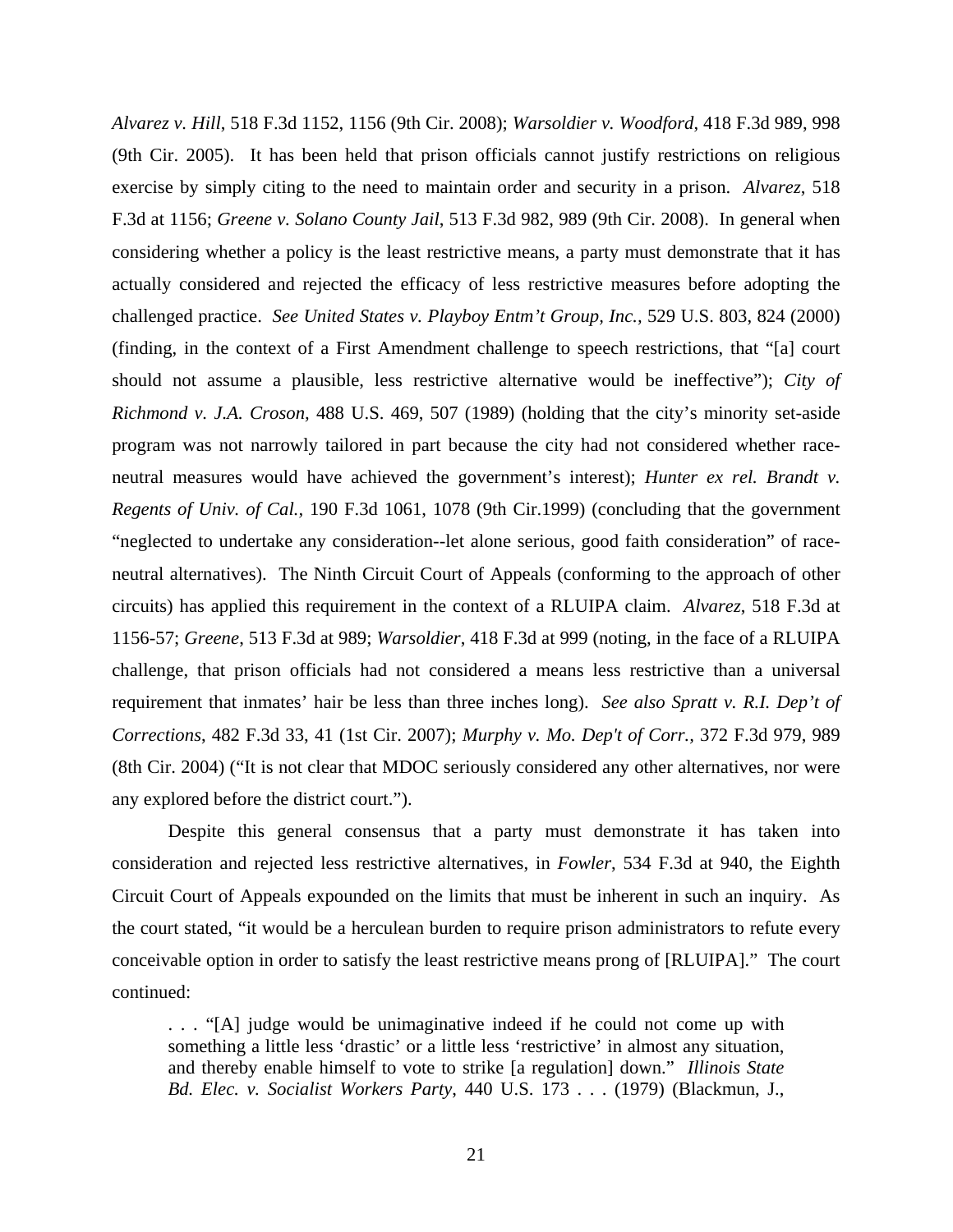concurring) (criticizing the least restrictive means test as a "slippery slope" of uncertainty). But such a draconian construction of RLUIPA's least restrictive means test would render federal judges "the primary arbiters of what constitutes the best solution to every religious accommodation problem" in state penal institutions. *Lovelace*, 472 F.3d at 215 (Wilkinson, J., dissenting). And, as we have seen, this would be inconsistent with congressional intent. *See Cutter*, 544 U.S. at 722-23 . . . .

 We must remain mindful that *Cutter* counsels restraint in this realm. There, the Supreme Court repeatedly instructed us to provide "due deference to the experience and expertise of prison and jail administrators" in construing RLUIPA. *Id*. at 723 . . . . Otherwise, "religious accommodation in the penological context threatens to become the tail that wags the dog. Absent due restraint, 'inmate requests for religious accommodations [may] become excessive, impose unjustified burdens on other institutionalized persons, or jeopardize the effective functioning of an institution.'" *Lovelace*, 472 F.3d at 217 (Wilkinson, J., dissenting) (quoting *Cutter*, 544 U.S. at 726 . . . .)

*Id.* at 940-41 (footnote omitted).

## **1. Sweat lodge ceremonies**

 Warden Fisher testified at trial that there had been careful consideration before the sweat lodge was banned, but that officials concluded that it was simply too dangerous to operate in a maximum security setting. The Department therefore considered less restrictive alternatives. The district court concluded that complete disallowance of a sweat lodge was the least restrictive means given how the lodge was built, the abuses that occurred in the previous sweat lodge and the safety and security risks that accompanied allowing the inmates access to a sweat lodge. The court also discussed the alternatives made available to Hyde and his reactions to them:

 The prison authorities have provided alternative facilities and means for Native American religious practitioners to worship at IMSI. As with other religions, rooms are available for conducting Native American religious ceremonies. Similarly, as has been provided other religious adherents, the prison has a Native American religious advisor to assist inmate practitioners. The advisor is a Native American practitioner himself.

 These reasonable alternatives have been rejected by Hyde who insists on the secrecy of the sweat lodge and the use of dangerous items for the conduct of ceremonies. While the available room for worship is not a sweat lodge, ceremonies can be held by Native Americans and for Native Americans. They may not, however, use axes, fires, have total unobserved secrecy and only be available to inmates of Hyde's choosing. Ceremonies may be private and open to all Native American practitioners under the supervision of the prison's Native American religious advisor. Hyde has rejected this alternative location as well as the supervision of the Native American religious advisor. To follow Hyde's desires is more akin to letting the inmates run the prison than affording Native Americans the right to pursue their religion on an equivalent basis to other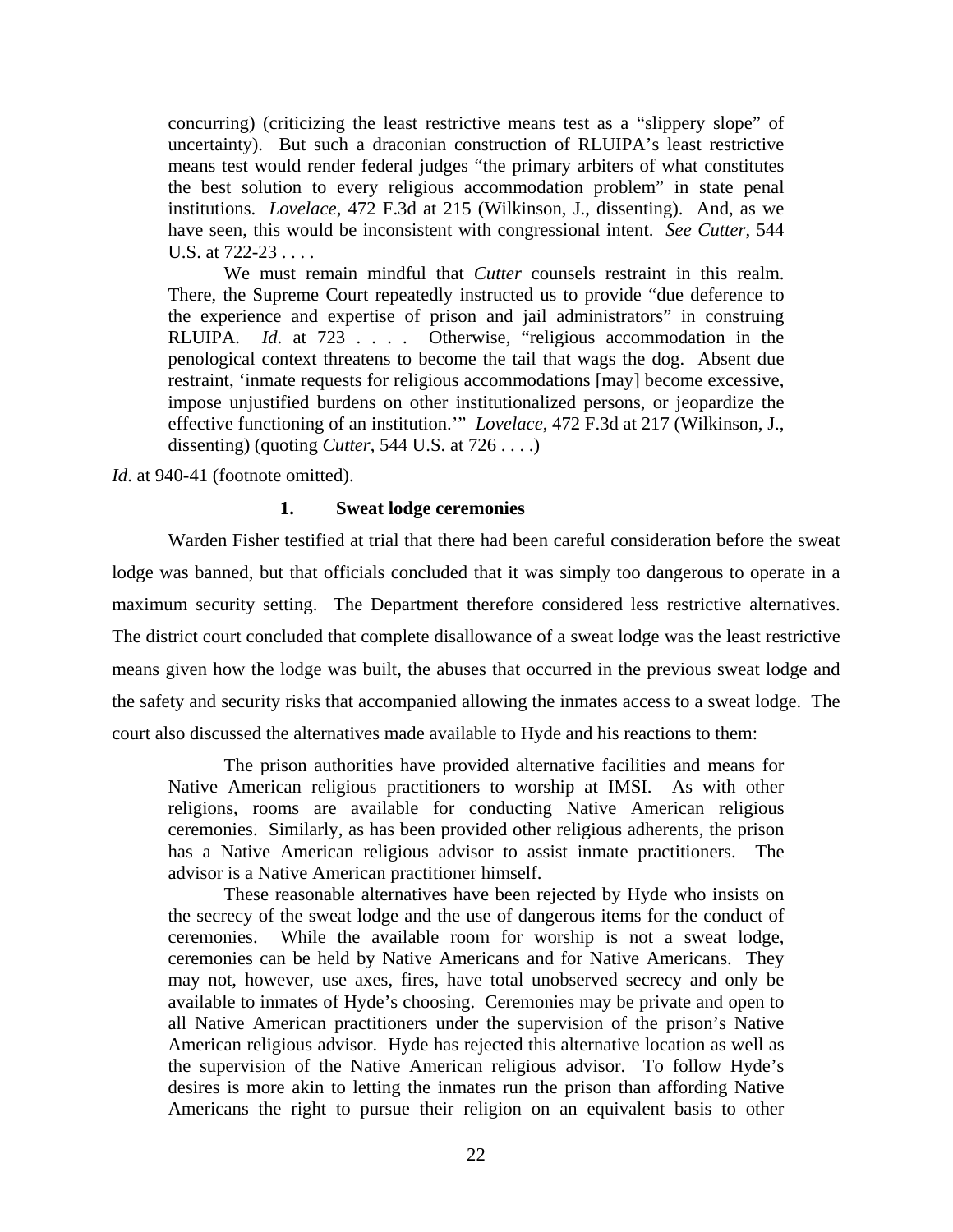inmates and their religions. . . .

We agree that IDOC's policy completely restricting the use of a sweat lodge is the least restrictive means of serving the compelling governmental interest of security and safety that we discussed above. In short, we do not see how IDOC could more narrowly tailor the prohibition without undermining the compelling interest that it promotes. An inmate using a sweat lodge is necessarily out of sight of prison staff and has access to potential weapons. Given the real and articulated dangers that we discussed above that are inherent in a maximum security setting such as IMSI, there appears to be no less restrictive means of maintaining security while still allowing inmates to participate in sweat lodge ceremonies.

We do, however, recognize that while prison officials have said that Hyde may practice his religion in an alternate manner, they have required that to do so, the aid of an approved religious volunteer with expertise in the Native American religion must be present. The record demonstrates that although effort has been made, IMSI has been unable to find a Native American religion volunteer to serve at the institution. Five hundred religious sponsors volunteer at Idaho State Correctional Institution (ISCI) and thirty-five to forty sponsors volunteer at IMSI, but none of these volunteers sponsor the Native American religion. Chaplain Solts testified that he placed a \$700 advertisement in a major Idaho newspaper to recruit a volunteer to facilitate Native American religious exercise at IMSI, but that advertisement did not generate a single response. At another time, a woman contacted Deputy Warden Miller about being a volunteer religious advisor to the Native American religion. IMSI officials rejected her offer because unaccompanied women were not allowed as religious advisors and her marriage to a Native American allegedly was insufficient background for the Native American religion advisor position. According to Deputy Warden Miller, IMSI wanted "an elder and someone who is accepted by the community standards as being a spiritual advisor."

Thus, the practical effect of IMSI's requirement is that Hyde and other Native American religion practitioners are denied the opportunity to practice any aspect of their religion within the facility. And while we are cognizant that having an outside volunteer who is established within the Native American religion would be ideal, we are unconvinced that such a measure is necessary for the safety and security of IMSI. Here, Hyde does not insist upon a religious advisor whose beliefs are completely congruent to his own, but rather that the IDOC not insist on the presence of an outside volunteer as a condition precedent to the practice of his religion.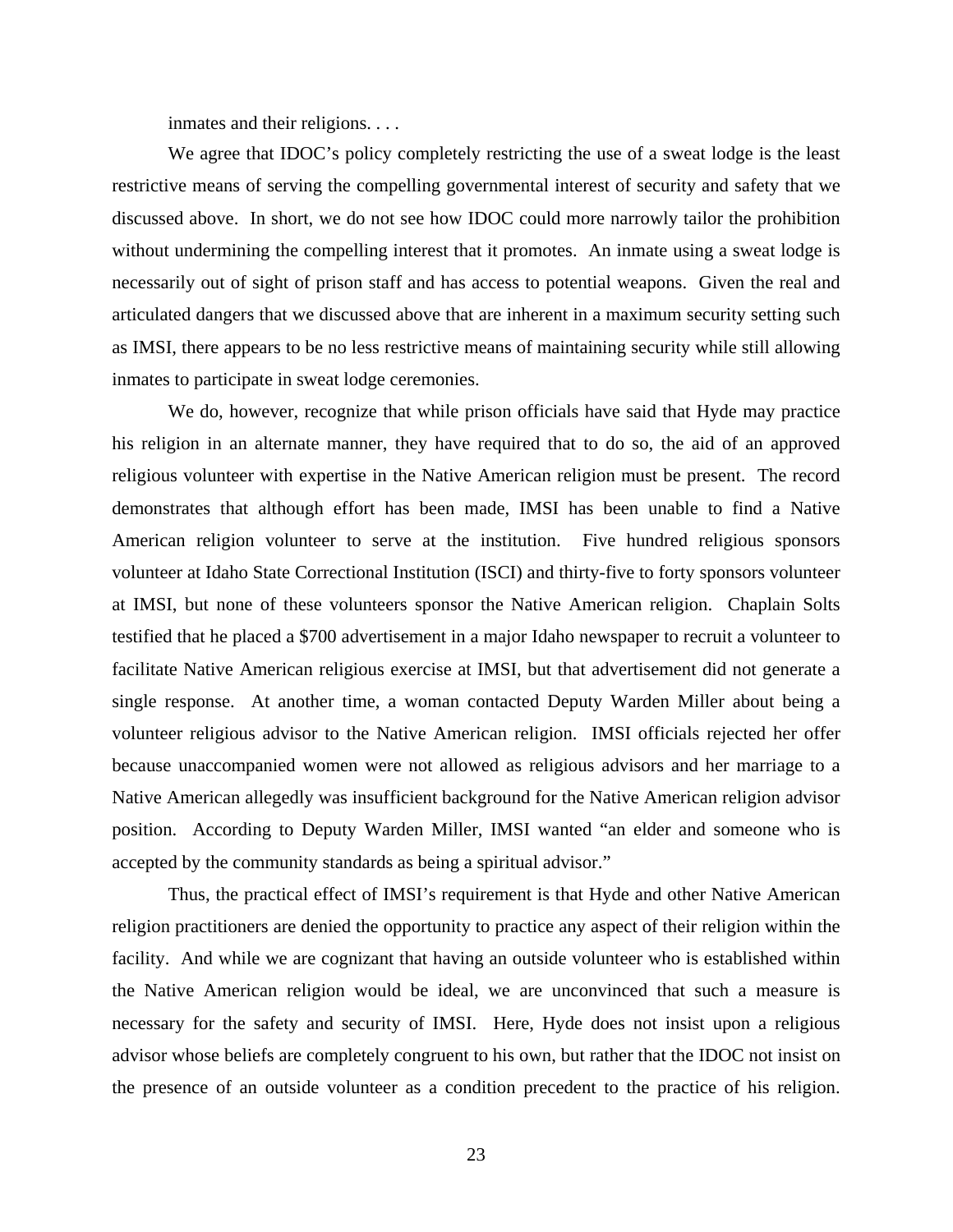Thus, if an outside Native American religion volunteer cannot be procured, IMSI can assign either the chaplain or another staff member to the group and allow Hyde and other practitioners to practice their religion within the confines of our decision here under the supervision of that staff member.<sup>[9](#page-23-0)</sup>

# **2. Smudging ceremony**

Hyde argues that even if the prohibition of smudging advances a compelling state interest, a complete ban on the practice is not the least restrictive means of advancing that interest.

In a 1998 grievance, Hyde explained that smudging "is the act of praying. I can not pray without smudging. Many people pray differently. . . ." Inmate Charles Doan, an adherent to Native American religion, testified at the hearing on Hyde's *habeas corpus* petition that ninetyeight percent of the time prayer is effectuated by smudging and that group prayer is a general mandate of Native American religion. In other words, prayers without smudging are "technically possible but effectively miserable." *See Whitney v. Brown,* 882 F.2d 1068, 1074 (6th Cir. 1989) (holding unconstitutional a ban on the Passover Seder celebration because "an individual's solo seder" is "a very miserable seder").

In *Sample,* a federal district court observed that

 $\overline{a}$ 

Three themes are central to Native American religious life: purification, offering, and vision. The ceremonial manifestations of these three aspects of Native American religious life are of such a character that the deprivation of one (for whatever reason) makes more critical, from a spiritual standpoint, the need to participate in another. Thus, for Native Americans who are unable to participate in a sweat lodge ceremony (a purification ritual) . . . participation in a pipe ceremony (an offering rite) becomes more important.

<span id="page-23-0"></span><sup>9</sup> In his testimony, Warden Fisher stated, when asked whether there was any legal reason why his staff was not assigned to facilitate religious activities, that it was his belief that having a staff member supervise Native American practitioners in their religious practice was "a separation issue." He continued, saying that he "wouldn't feel comfortable with my staff trying to take over those religions. . . ." However, given the scope of our order here, there is no Establishment Clause issue. We merely order that a staff member be provided to *supervise* the inmates while they practice their religion--not to lead or participate in the religious practice. The provision of paid prison chaplains has been found not to violate the Establishment Clause. *See Cutter v. Wilkinson*, 544 U.S. 709, 725 (2005); *[School District of Abington Township v.](http://web2.westlaw.com/find/default.wl?tf=-1&rs=WLW8.10&serialnum=1963125385&fn=_top&sv=Split&tc=-1&findtype=Y&ordoc=2017101429&db=708&vr=2.0&rp=%2ffind%2fdefault.wl&mt=Idaho)  Schempp,* [374 U.S. 203, 297 \(1963\);](http://web2.westlaw.com/find/default.wl?tf=-1&rs=WLW8.10&serialnum=1963125385&fn=_top&sv=Split&tc=-1&findtype=Y&ordoc=2017101429&db=708&vr=2.0&rp=%2ffind%2fdefault.wl&mt=Idaho) *Duffy v. State Personnel Bd,* [232 Cal.App.3d 1, 12 \(1991\)](http://web2.westlaw.com/find/default.wl?tf=-1&rs=WLW8.10&serialnum=1991123524&fn=_top&sv=Split&tc=-1&findtype=Y&ordoc=2017101429&db=227&vr=2.0&rp=%2ffind%2fdefault.wl&mt=Idaho). Thus, IMSI also has the alternative of assigning a paid chaplain to supervise the allowed Native American religion practices without acting in contravention of the Establishment Clause.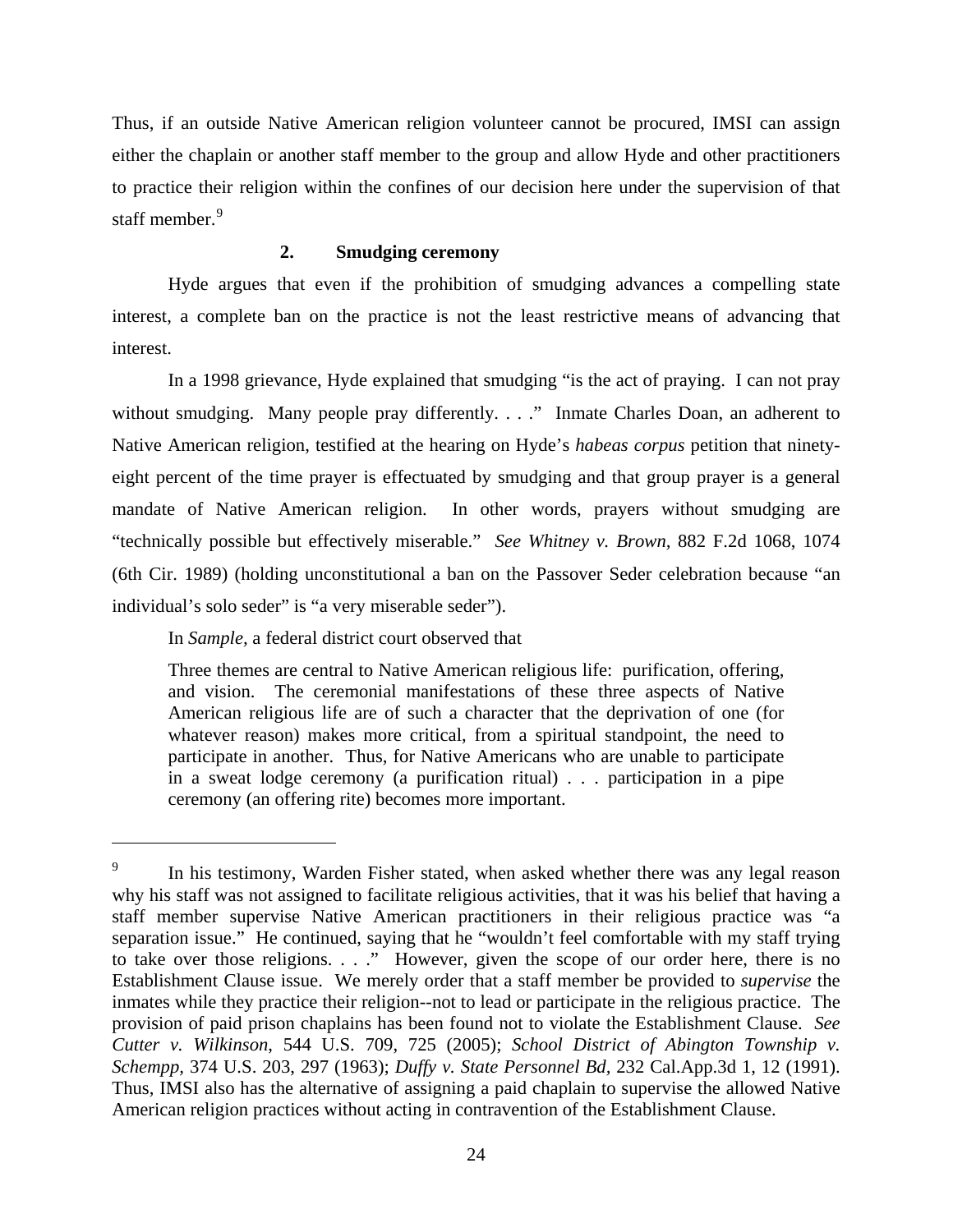*Sample v. Borg,* 675 F. Supp. 574, 577 (E.D. Cal. 1987) (vacated on other grounds). The court ordered the defendants to permit pipe ceremonies, tobacco ties, and a headband because prison officials had *totally* denied the plaintiff's "right to celebrate various religious rites and possess various religious artifacts, all of which are deeply rooted in the Native American religious experience." *Id.* at 577, 582.

 In this case, Warden Fisher testified that the reasons for disallowing all smudging are limited staff resources, his objection to allowing Native American religion practitioners to smoke in a tobacco and smoke-free institution, the objection that other inmates may have to the presence of smoke, and his concern with inmates having control of fire and other requisite smudging ceremony implements. We conclude that the Department has not carried its burden to demonstrate that a complete ban on smudging ceremonies is the least restrictive means of furthering its compelling interest of safety at IMSI.

First, it does not appear from the record that IMSI considered limiting the frequency of smudging ceremonies as a means of meeting its interests in safety and security in the face of meager staff resources. Additionally, in regard to concerns about allowing any kind of smoking at a tobacco-free institution, we do not find IMSI's rationale to be convincing. In *Roles,* 138 Idaho 412, 64 P.3d 338, we determined that under FERPA, IDOC's tobacco-free policy was the least restrictive means to advance a compelling governmental interest, with one of the reasons being that the policy did not prevent the burning of non-tobacco elements needed in the practice of Native American religion. Thus, our reasoning for upholding IDOC's tobacco ban does not extend to a ban on smoking non-tobacco elements in a religious setting. Relatedly, concerns over the impact of smoke on other inmates and the presence of fire inside the institution could be significantly addressed by simply directing that the ceremonies be conducted outside in the exercise yard. Although IMSI officials expressed concern about the presence of fire and smoke, testimony indicated that the fire marshal was never consulted about the possible alternative of conducting the ceremony outdoors. *See e.g., Skenandore v. Endicott*, 2006 WL 2587545 (E.D. Wis.) (disallowing smudging in cells, but allowing it outside); *Greybuffalo v. Frank*, 2003 WL 23211615 (W.D. Wis.) (holding that disallowing smudging in one's cell was not a substantial burden where smudging was allowed elsewhere).

Finally, in regard to concerns about safety and the possession of the elements necessary to conduct a smudging ceremony, a less restrictive alternative that still addresses safety concerns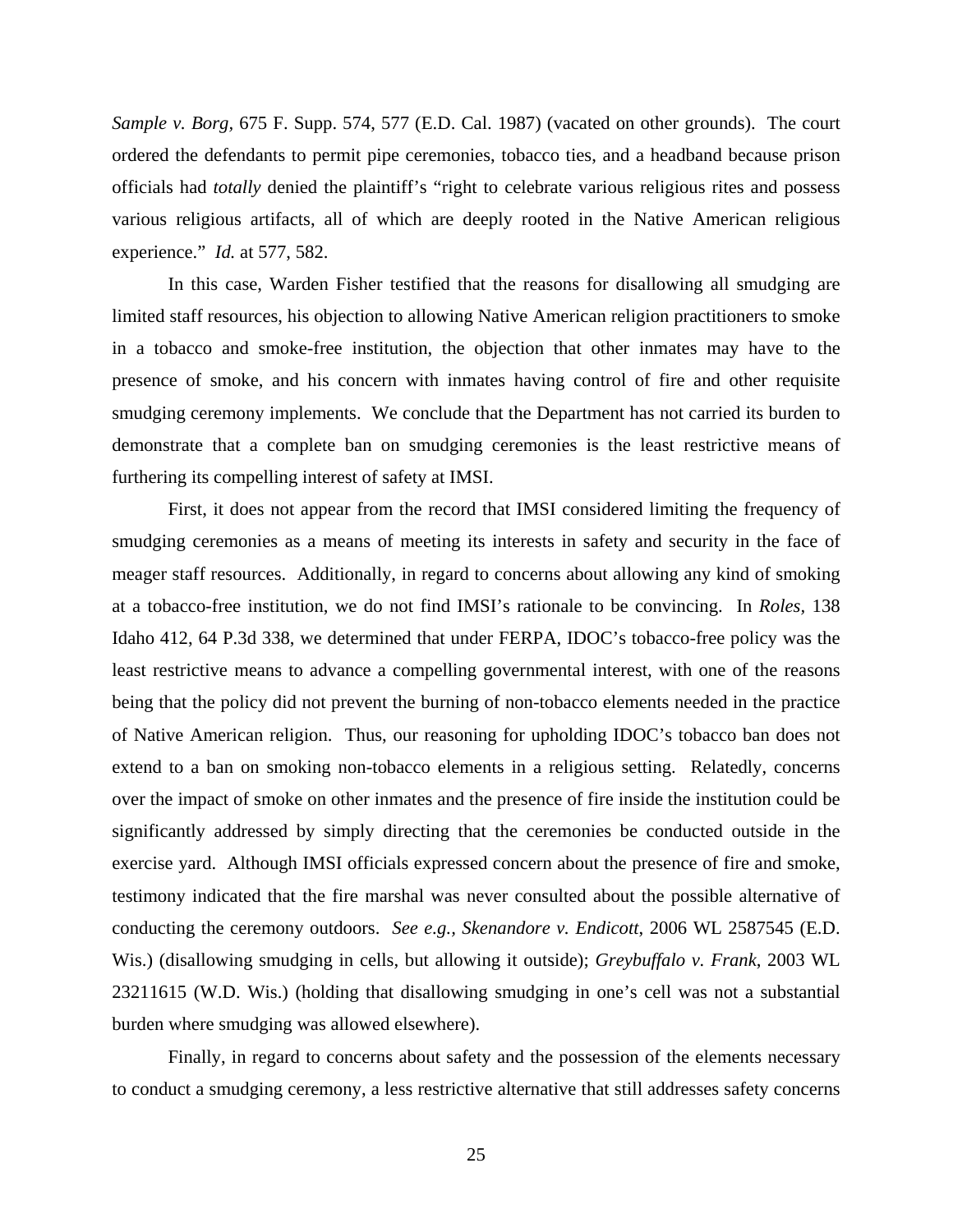would be to dictate that instead of allowing the elements to be possessed by inmates as their personal property, they be retained by the overseeing chaplain or IMSI staff member and the inmates not have access to the elements except during the designated smudging ceremonies and while under supervision by a chaplain or other staff. Warden Fisher specifically testified that he would be amenable to additional items being brought into the facility (i.e., music instruments, feathers, etc.) by religious volunteers. Thus, least restrictive means could entail Native American religion practitioners having access to the necessary items for smudging ceremonies, but only under supervision and at designated times and in designated areas. Unlike sweat lodge ceremonies, the IDOC has not demonstrated that no manner of conducting smudging ceremonies can be safely accommodated by IMSI. Thus, we hold the IDOC has not carried its burden to show that *completely* disallowing smudging ceremonies is necessary to achieve IMSI's interest in safety and security at the institution.

### **3. Possession of religious objects**

The district court also held that IMSI demonstrated that its regulation of inmates' personal property was the least restrictive means of furthering the compelling governmental interest of safety and security at the maximum security institution. The court indicated its finding that safety and security at IMSI required a no less restrictive personal property policy and discussed the alternatives available to Hyde, including the fact that Native American practitioners are allowed use of prison rooms for religious services as well as use of "appropriate religious objects purchased through reputable suppliers" approved by the prison chaplain, in consultation with the Native American religious advisor. This procedure, the court explained, allows property that inmates acquire for religious use to be reviewed by a religious advisor as opposed to correctional officials; which thereby allows inmates to acquire items for religious practice while still allowing the government to ensure prison safety and security.

 The court also indicated that IMSI policy allows that some religious items that prisoners are not allowed to keep as personal property in their cells may be stored in prison facilities to be used during religious ceremonies--including Native American ceremonies. The court noted that Hyde has "declined to take advantage of IMSI rules and alternatives afforded to allow him to pursue his religious beliefs." He has rejected, the court continued, "any and all opportunities to practice his Native American religion where he does not serve as the final arbiter over who may join his practice and what items of property may be possessed in its furtherance." The court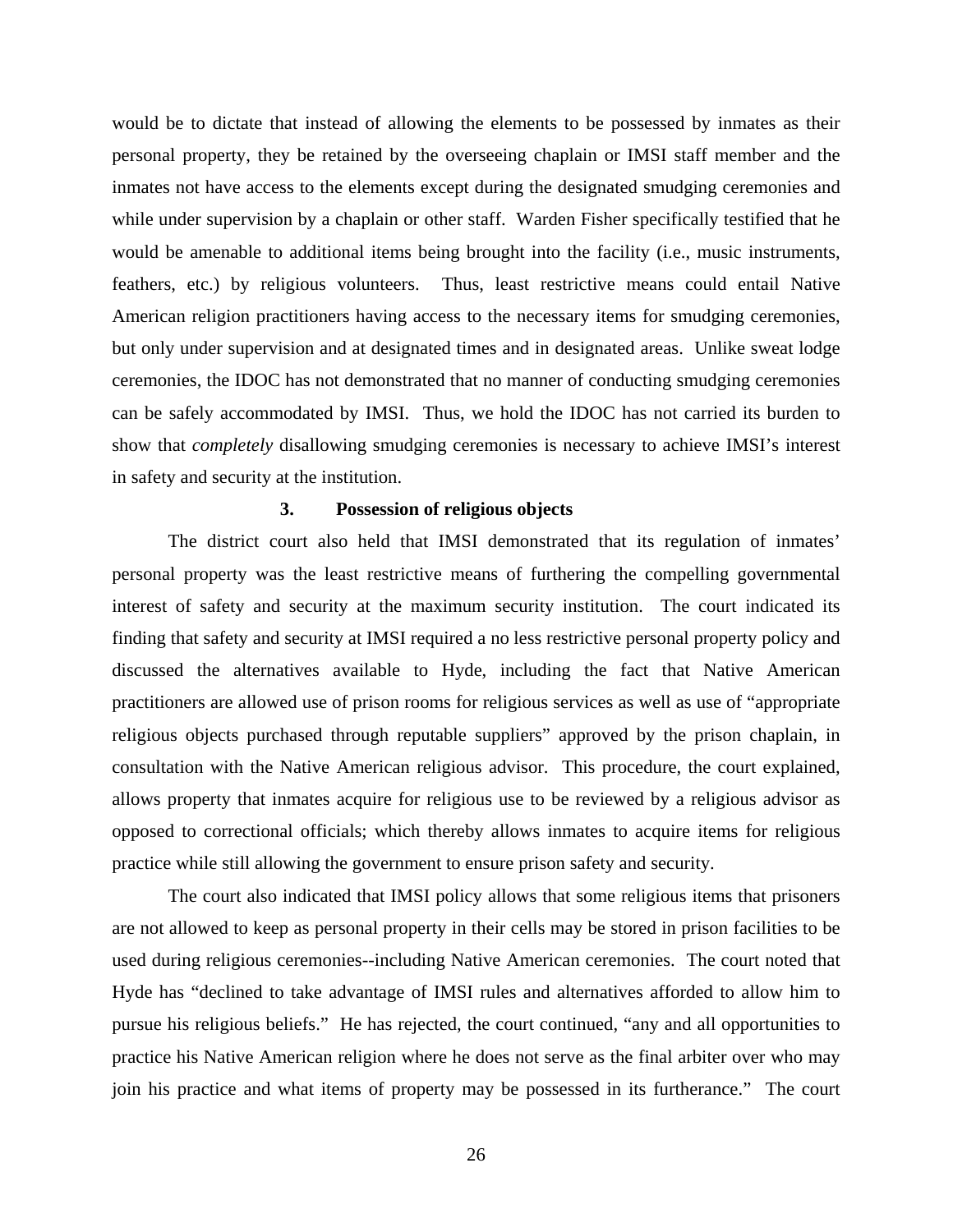further found that Hyde had refused to work with IMSI's Native American religious advisor and has not offered any alternatives for pursuit of his religious beliefs and practices aside from full access to the items which he listed in his initial petition.

 Relative to the religious property policy, Warden Fisher testified that when he first became the warden at IMSI

[t]here were different levels of property for different faiths. Staff were confused. Everyone was fighting this battle to some degree. So what we came up with was that, for the more conventional or recognized – or whatever – faiths, you had volunteers, experts from the community, that would come in; and they would facilitate those religious services happening. And they would be the ones who would determine whether someone is sincere in their belief. We didn't want to get into that. It's improper for me to determine whether someone is a sincere Catholic, a sincere Mormon, a sincere Hindu or anything. So the volunteers also have other benefits. They tie us into the community. They build our community support. They can help inmates because they are interacting with the community every day. They are successful, productive citizens; and that can hopefully feed off with inmates. That's the way we handle the conventional ones.

And for the non-conventional folks, what we determined to do was to come up with a standard property allowance which we felt would accommodate folks. . . . [W]hen we are talking about the pouch, the headband, the beads, those kind of things are allowed in that property allowance as a standard for the entire Department. We were not going to get into whether someone should have one or two or shouldn't have those. They could have whatever they want of those.

It is undisputed that the prison personal property policy creates alternatives for the possession of some religious objects. When establishing the policy, the IDOC considered the need to treat different religious groups fairly by allocating similar amounts of religious property to each faith group, knowing that some faiths use very few property items in their practice while others use many items. In fact, Fisher explicitly identified several objects on the list of approved religious property that were specifically included to accommodate Native American religion practitioners.

We recognize that standard personal property policy is integral to institutional security and efficiency and that a line has to be drawn somewhere as to what items are allowed. Accordingly, we conclude the policy implemented at IMSI, which takes into account the needs of various religious practitioners--including those practicing the Native American religion--is a legitimate and the least restrictive means of furthering a compelling governmental interest. However, as we have described above, the elements necessary for conducting smudging ceremonies are to be made available to participating inmates, but they may be kept by the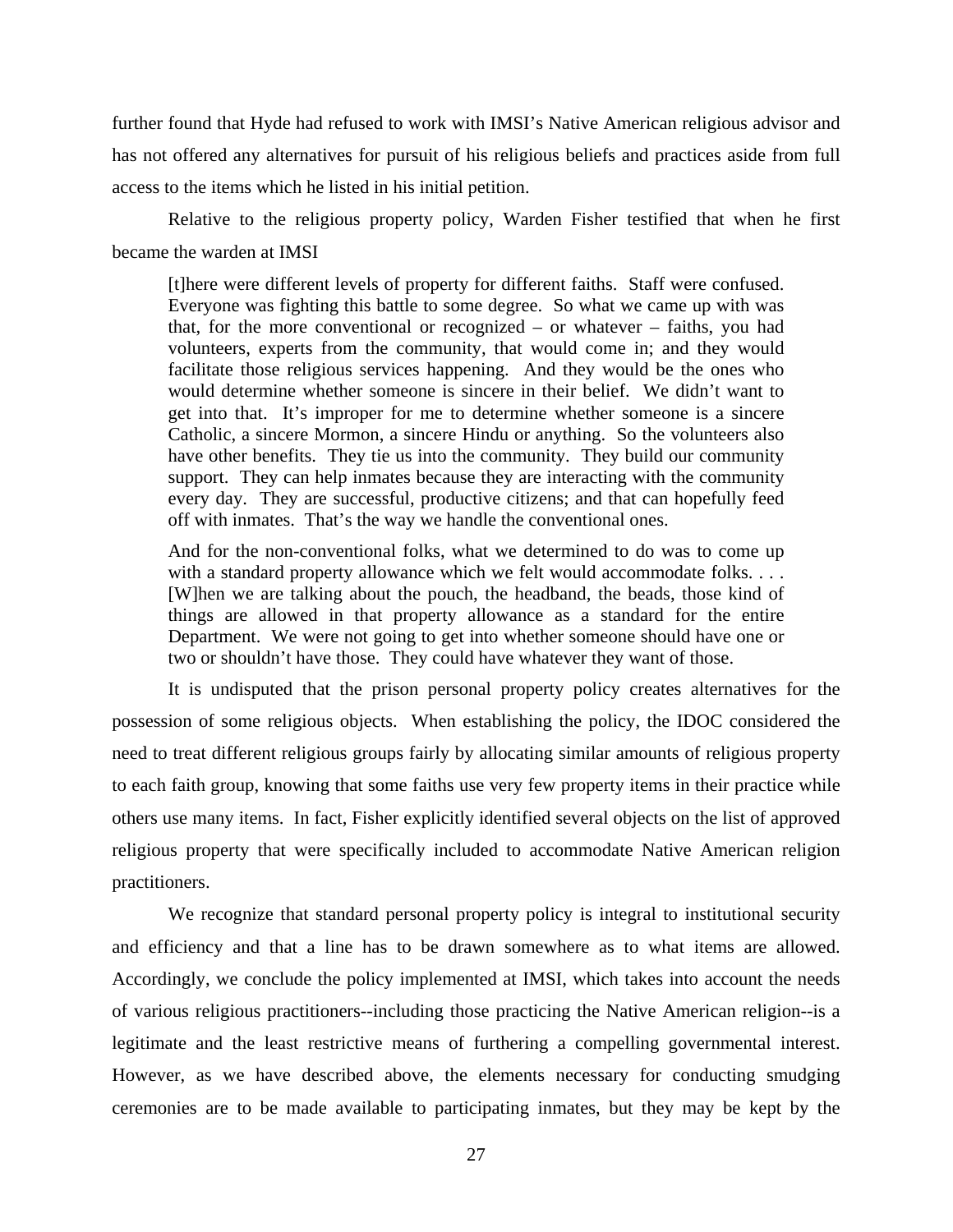chaplain or other IMSI supervisor when not in use for this purpose, so as to retain the integrity and efficacy of the personal property policy.

# **2. FERPA**

Hyde also advances his arguments under Idaho's Free Exercise of Religion Protected Act (FERPA), Idaho Code §§ 73-401, et seq., which became effective in 2001. The operative

provision of the Act states, in relevant part:

73-402. Free exercise of religion protected.

(1) Free exercise of religion is a fundamental right that applies in this state, even if laws, rules or other government actions are facially neutral.

(2) Except as provided in subsection (3) of this section, government shall not substantially burden a person's exercise of religion even if the burden results from a rule of general applicability.

(3) Government may substantially burden a person's exercise of religion only if it demonstrates that application of the burden to the person is both:

(a) Essential to further a compelling governmental interest;

(b) The least restrictive means of furthering that compelling governmental interest.

. . . .

(5) In this section, the term "substantially burden" is intended solely to ensure that this chapter is not triggered by trivial, technical or de minimus infractions.

Additionally, the Act provides the following definitions in I.C. § 73-401:

(1) "Demonstrates" means meets the burdens of going forward with evidence, and persuasion under the standard of clear and convincing evidence.

(2) "Exercise of religion" means the ability to act in a manner substantially motivated by a religious belief, whether or not the exercise is compulsory or central to a larger system of religious belief.

 FERPA uses identical language as RLUIPA in requiring that a burden on religion must further "a compelling governmental interest" and that it be the "least restrictive means" of furthering that interest. Because there is no indication that the two statutes should be applied differently, having addressed the merits of Hyde's arguments under RLUIPA, we need not do it again under FERPA; the result is the same.

# **C. Constitutional Claims**

By prohibiting government from imposing any substantial burden on an inmate's religious exercise unless the burden is justified by a compelling, and not just a legitimate, governmental interest, RLUIPA accords greater protection to an inmate than the Free Exercise Clause of both the Idaho and federal constitutions. *See Smith v. Allen*, 502 F.3d 1255 (11th Cir. 2007); *[Guru Nanak Sikh Society of Yuba City v. County of Sutter,](http://www.westlaw.com/Find/Default.wl?rs=dfa1.0&vr=2.0&DB=4637&FindType=Y&ReferencePositionType=S&SerialNum=2004742104&ReferencePosition=1162)* [326 F. Supp. 2d 1140, 1162](http://www.westlaw.com/Find/Default.wl?rs=dfa1.0&vr=2.0&DB=4637&FindType=Y&ReferencePositionType=S&SerialNum=2004742104&ReferencePosition=1162)